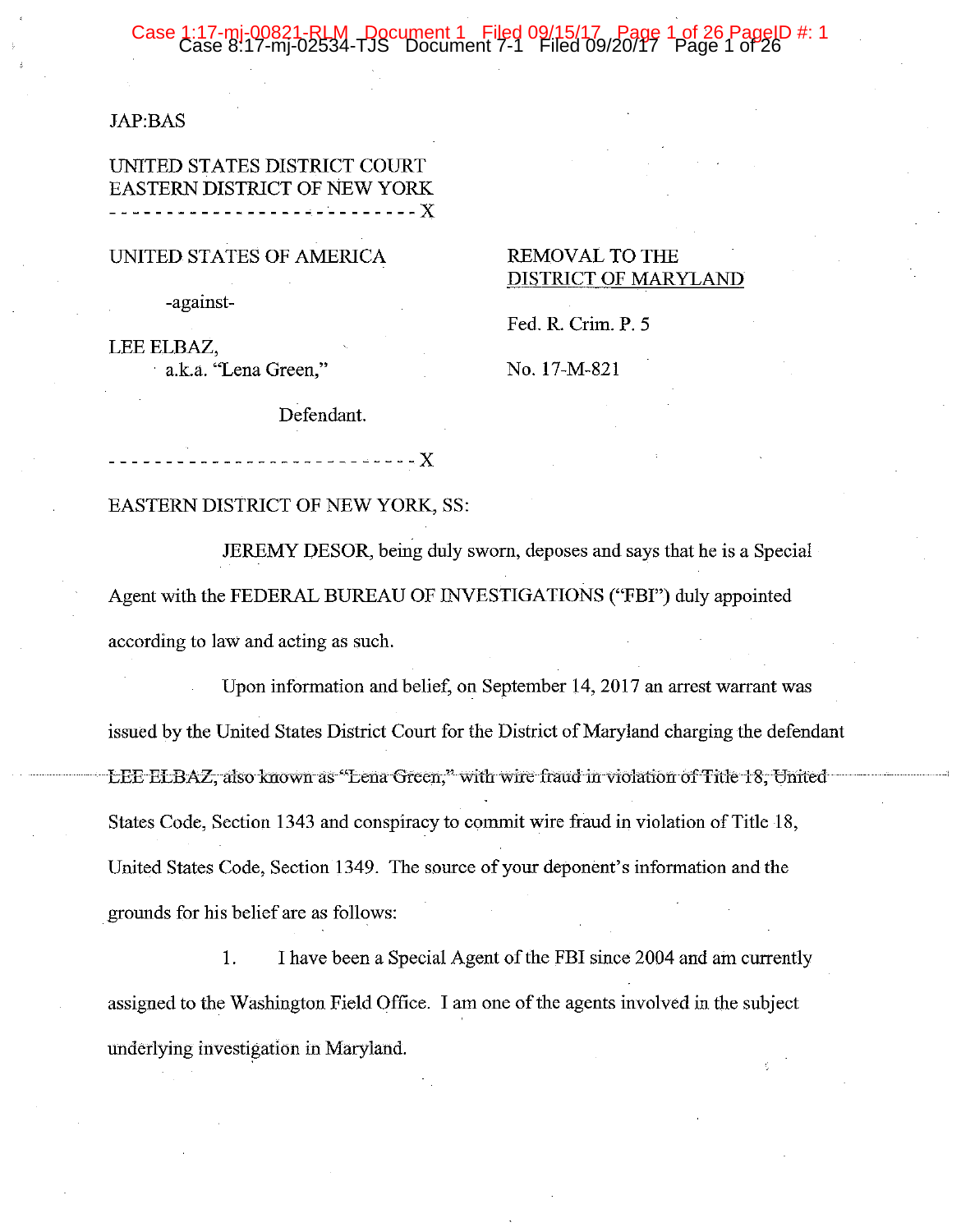### Case 1:17-mj-00821-RLM Document 1 Filed 09/15/17, Page 2 of 26 PageID #: 2

On September 14, 2017, a criminal complaint was filed in the United  $2.$ States District Court for the District of Maryland charging the defendant with wire fraud in violation of Title 18, United States Code, Section 1343 and conspiracy to commit wire fraud in violation of Title 18, United States Code, Section 1349. A copy of the complaint is attached hereto.

On that same date, an arrest warrant was issued by the United States 3. District Court for the District of Maryland. A copy of the warrant is attached hereto.

 $\overline{4}$ . On September 14, 2017, at approximately 4:00 p.m., the defendant LEE ELBAZ arrived at John F. Kennedy International Airport ("JFK") in Queens, New York, aboard El Al Flight No. 7 from Tel Aviv. Prior to the defendant's arrival at JFK, the FBI alerted Customs and Border Protection ("CBP") as to the outstanding warrant for the defendant's arrest. Upon the defendant's arrival, CBP referred the defendant to secondary screening and then transferred her to the custody of FBI. The defendant was then placed under arrest. LEE ELBAZ confirmed her identity to both the FBI and CBP, and FBI determined that the defendant was the individual sought by the District of Maryland.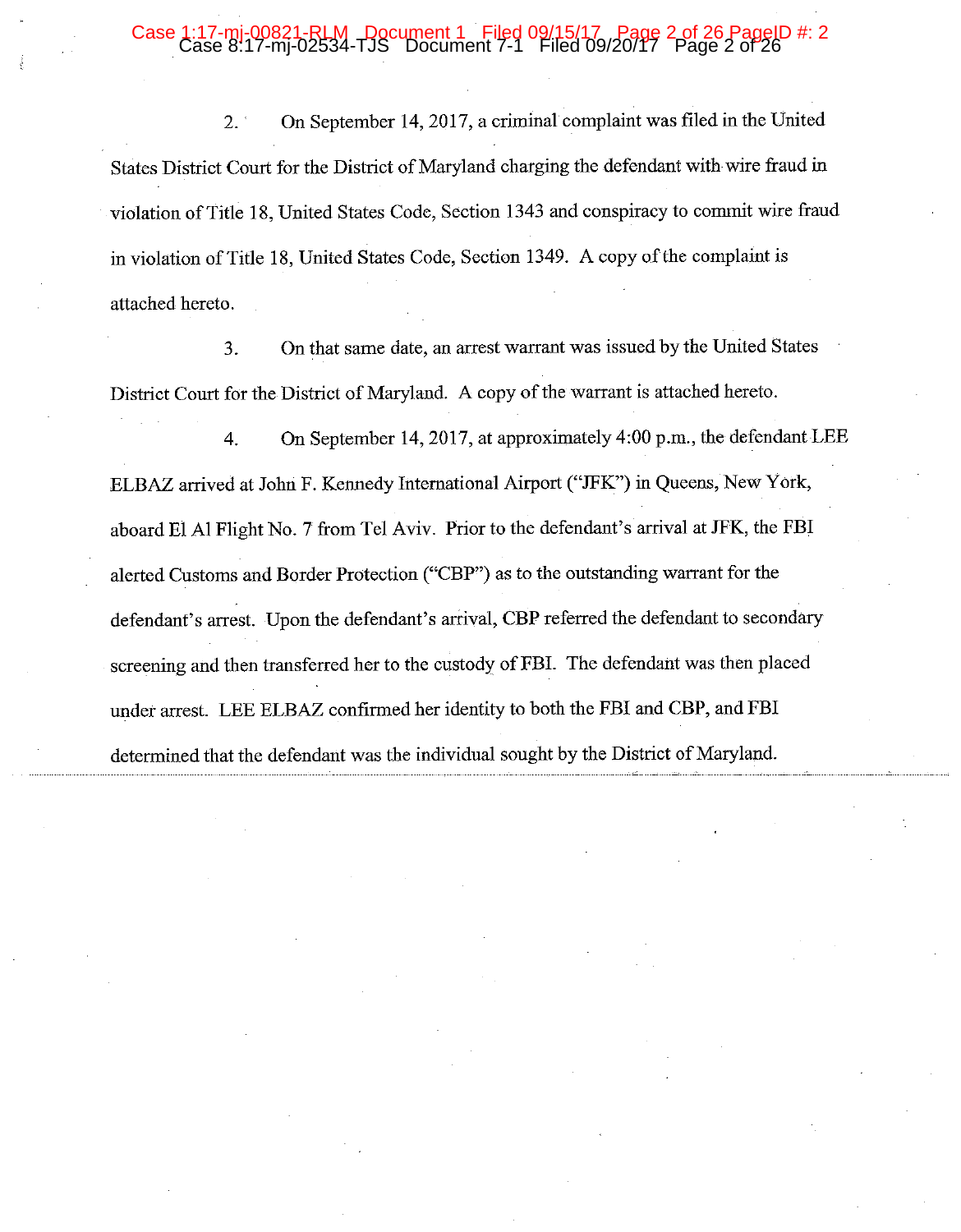#### Case 1:17-m 00821-RLM Document 1 Filed 09/15/17, Page 3 of 26 PageID #: 3<br>7-mj-02534-TJS Document 7-1 Filed 09/20/17 Page 3 of 26

WHEREFORE your deponent respectfully requests that the defendant LEE

ELBAZ be removed to the District of Maryland so that she may be dealt with according to

law.

**DESOR** 

JEREMY Special Agent FBI

Sworn to before me this

 $\hat{D}\hat{D}$ 

NE L. A CHIEF UNITED STATES MAGISTRATE JUDGE EASTERN DISTRICT OF NEW YORK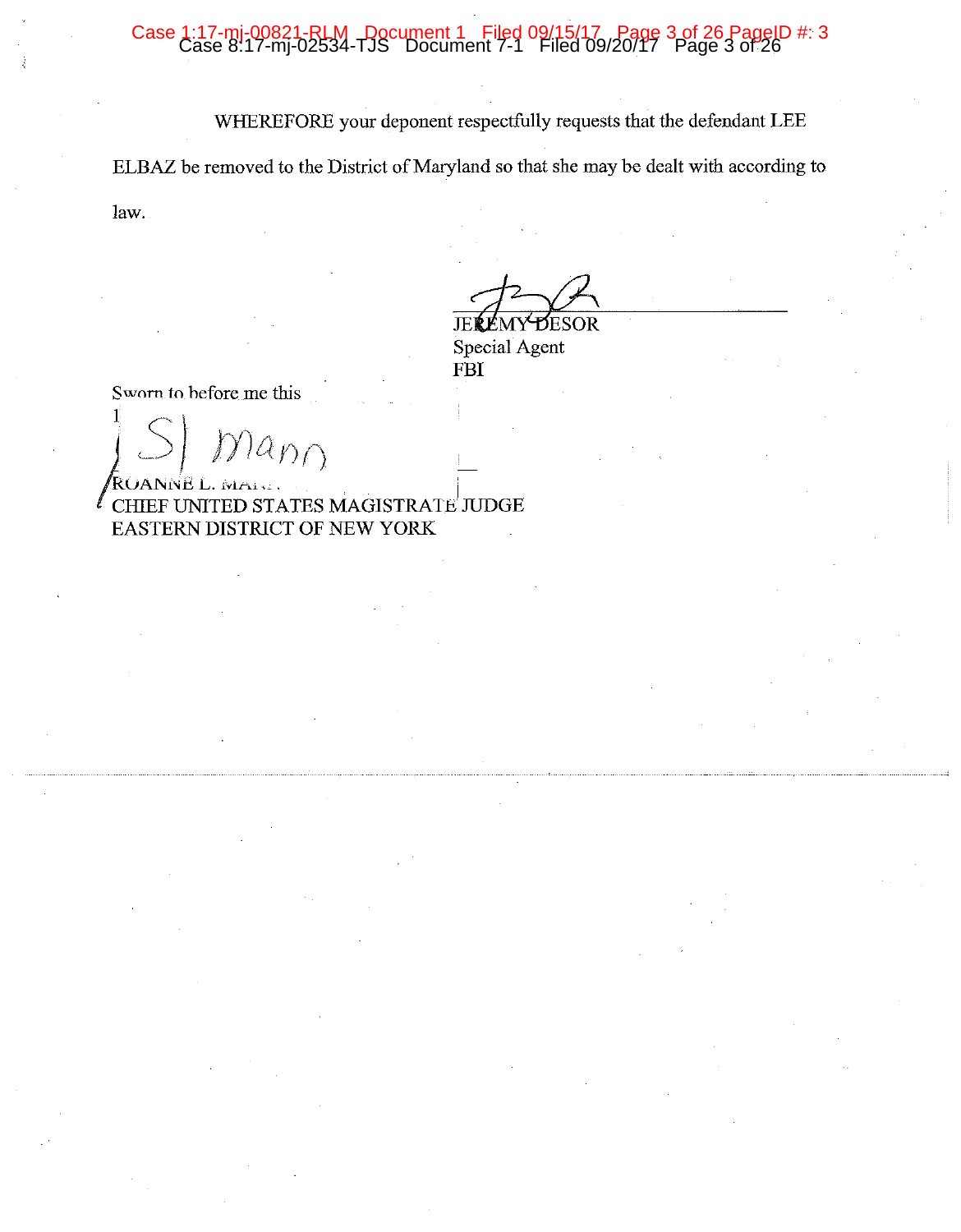0821-RLM - Document 1 Filed 09/15/17 - Page 4 of 26<br>-mi-02534-TJS Document 7-1 Filed 09/20/17 - Page 4



### IN THE UNITED STATES DISTRICT COURT FOR THE DISTRICT OF MARYLAND

ś.

NO.

 $17 - 2534708$ 

**UNITED STATES OF AMERICA** 

Ÿ.

LEE ELBAZ, a/k/a "Lena Green."

Defendant

# **AFFIDAVIT IN SUPPORT OF**

ے بر بر بار بار

### AN APPLICATION FOR A CRIMINAL COMPLAINI

I, Michael J. McGillicuddy, being first duly sworn, state:

#### **INTRODUCTION**

 $1.$ I make this affidavit in support of an application for a criminal complaint and arrest warrant for LEE ELBAZ, also known as "Lena Green," a resident of Israel who is scheduled to travel to the United States on September 14, 2017.

#### **AGENT BACKGROUND**

 $\mathbf{2}$ I am a Special Agent with the Federal Bureau of Investigation ("FBI"), assigned to its Washington Field Office. I have been employed by the FBI for more than 11 years. I am currently assigned to a securities fraud squad which shares the Washington Field Office's investigative responsibility for complex financial crimes. I have participated in numerous criminal investigations to include violations related to corporate fraud, securities fraud, mail fraud, wire fraud, money laundering, and obstruction of justice. Prior to foining the FBI, I was a forensic accountant for an economic consulting firm. I am a Certified Public Accountant and a Certified Fraud Examiner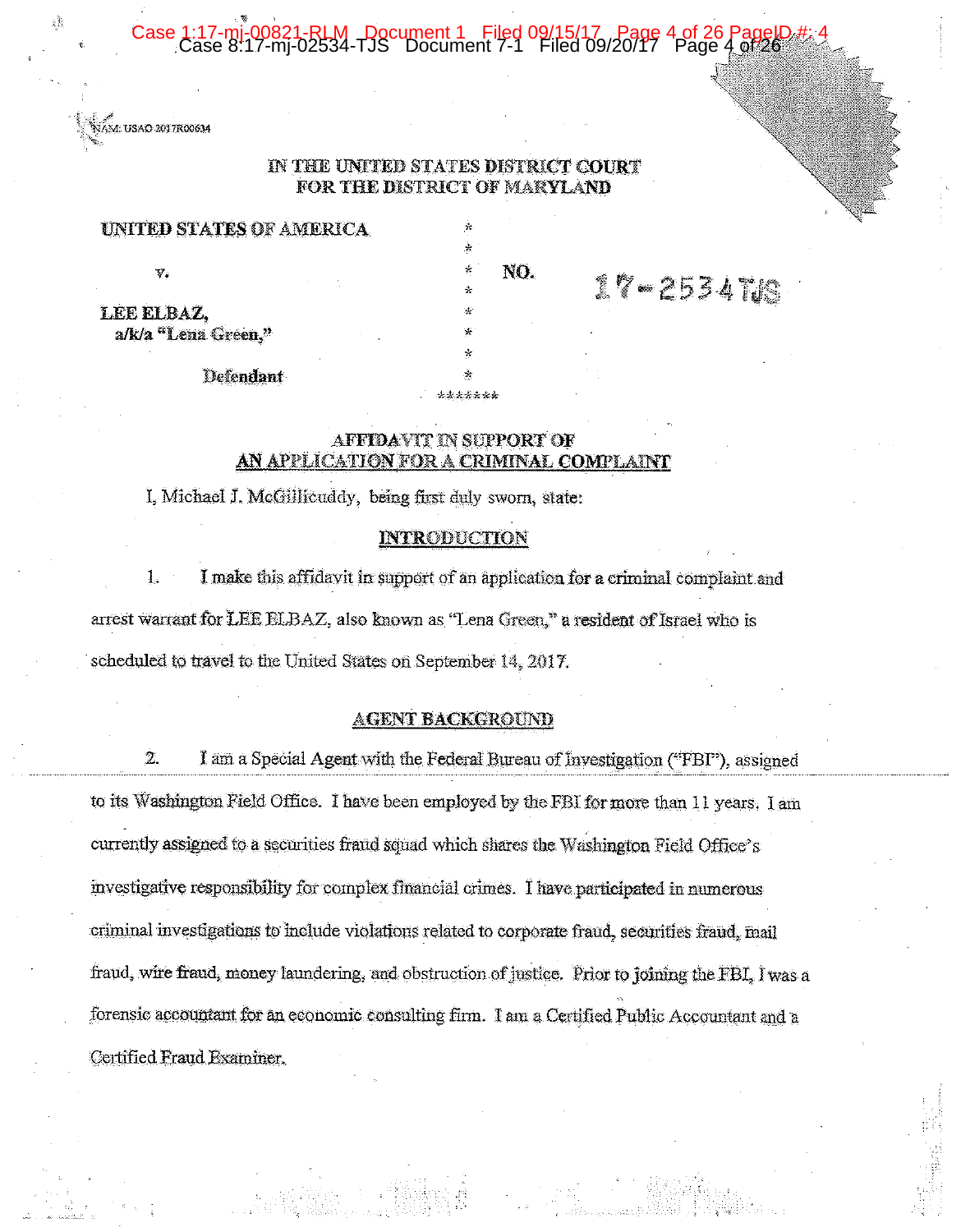#### Case 1 :17-mi-00821-RLM - Document 1 Filed 09/15/17 . Page 5 of 26 Pag<br>ase 8:17-mj-02534-TJS Document 7-1 Filed 09/20/17 Page 5 of .

 $\ddot{3}$ . I am familiar with the information contained in this affidavit. This affidavit is based upon information from multiple sources—including my personal observations, witness interviews, information provided to me by regulatory agencies and other law enforcement agents and officers, documents and financial records provided by different entities and individuals, and publicly available information.

4. This affidavit is intended to show merely that there is sufficient probable cause for the requested warrant and does not set forth all of my knowledge about this matter.

5. Based on my training and experience and the facts as set forth in this affidavit, I respectfully submit that there is probable cause to believe that ELBAZ has committed violations of 18 U.S.C. § 1343 (wire fraud) and 18 U.S.C. § 1349 (conspiracy to commit wire fraud) in the District of Maryland and elsewhere.

#### PROBABLE CAUSE

6. As explained further below, I respectfully submit that there is probable cause to believe that ELBAZ has committed violations of 18 U.S.C. § 1343 (wire fraud) and 18 U.S.C. § 1349 (conspiracy to commit wire fraud) in connection with her conduct as Chief Executive Officer (CEO) of Yukom Communications ("Yukom"), a company that operated in the binary options industry under the brand names BinaryBook and BigOption (collectively, the "Yukom Brands"). Section I provides general background on binary options, as well as information (based) on the investigation to date) concerning how binary options are sold and marketed. Section II provides background on Yukom's operations. Section III summarizes investor complaints the FBI has received to date relating to the Yukom Brands, including a complaint by an investor located in Maryland. Section IV provides specific details relating to ELBAZ's role and conduct.

 $\boldsymbol{2}$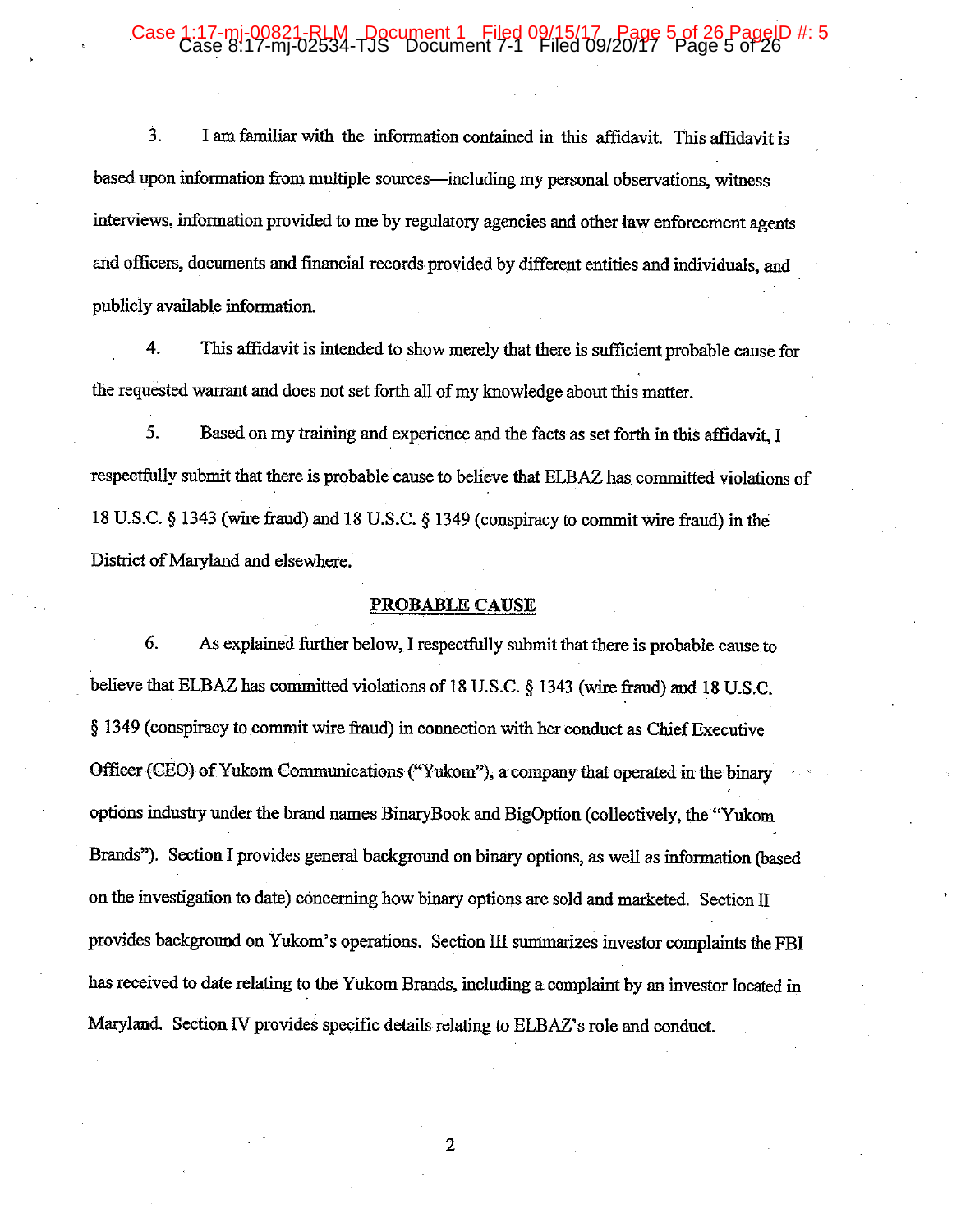## Case 1:17-mj-00821-RLM Document 1 Filed 09/15/17 Page 6 of 26 PageID #: 6<br>Case 8:17-mj-02534-TJS Document 7-1 Filed 09/20/17 Page 6 of 26

#### I. **Background on Binary Options**

7. A binary option is a type of option contract in which the payout depends on the outcome of a discrete event, typically related to whether the price of a particular asset—such as a stock or a commodity—will rise above or fall below a specified amount. Unlike standard options, investors in binary options are not being given the opportunity to actually purchase a stock or a commodity but, rather, are effectively speculating on whether its price will be above or below a certain amount at a certain time of the day. When the binary option expires, the option holder will typically receive either a pre-determined amount of cash or nothing. Binary options are sometimes referred to as "two-way" options.

8. For example, an investor may expect that the price of an individual stock will be above \$80 at 3:30 p.m. on a given day. The investor may then buy a binary option that allows her to place this bet at a cost of \$60. If, at 3:30 p.m., the stock price is \$80.01, the investor should receive an amount equal to the advertised payout. In this example, if the advertised payout was \$90, the trade would have resulted in a profit of \$30. If the price of the stock at 3:30 p.m. is \$79.99, the investor loses her \$60 investment. Investors can buy multiple binary options, which can significantly increase their returns or losses.

9. The trading of binary options is facilitated by "platform providers," including a company named "SpotOption," which has referred to itself on its website as "today's leading technology platform provider." Individuals who have worked in the binary options industryincluding a former SpotOption employee—reported that SpotOption is physically based in Israel. though the "Contact Us" portion of its website shows contact information for locations in the United Kingdom, Hong Kong, and Cyprus, with no mention of Israel.

10. SpotOption and other platform providers offer a full range of services to sellers of binary options, which are referred to as "brands" or "brokers," including the Yukom Brands (the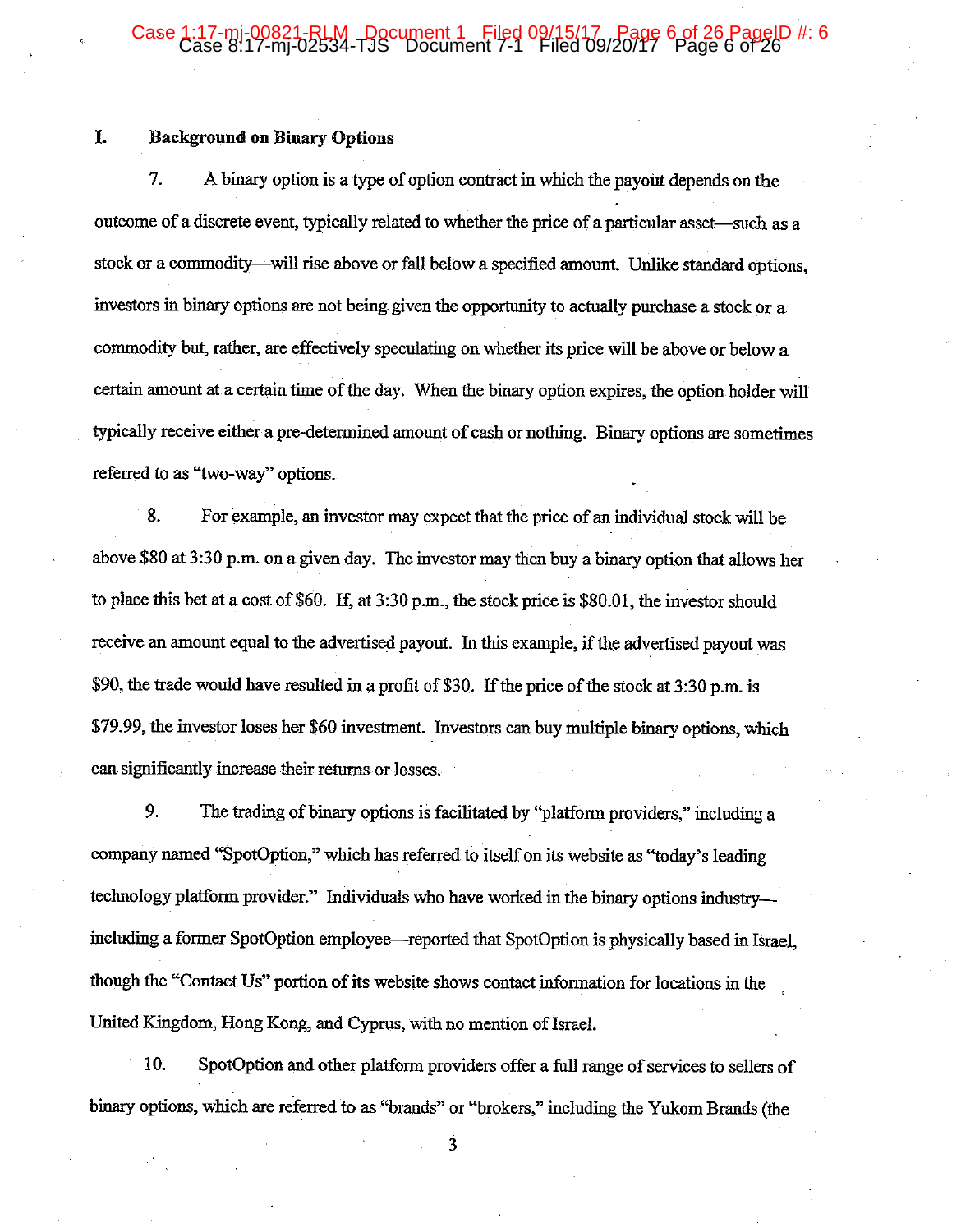## Case 1:17-mi-00821-RLM Document 1 Filed 09/15/17 Page 7 of 26 Pa

terms "brands" and "brokers" are used interchangeably throughout this affidavit to refer to entities engaged in the sale of binary options; the terms "broker" and "brokers" are also used to refer to certain individuals acting on behalf of these entities). Among other services, the platform providers create and determine the terms of the options that are available to trade, provide an online trading interface through which trades are placed, provide brand website templates, and provide customer relationship management software to allow brands to track relevant data for each of their investors.

11. Some binary options are listed on registered exchanges or traded on a designated contract market that are subject to oversight by U.S. regulators such as the Securities and Exchange Commission ("SEC") and the Commodity Futures Trading Commission ("CFTC"). However, a large portion of the binary options market operates outside of these exchanges and markets. These operators typically utilize internet-based trading platforms, as was the case with the Yukom Brands. There is no evidence that the Yukom Brands facilitated trades in binary options on a legal and regulated designated contract market in the United States.

12. Binary options brands are the entities that deal directly with end customers in the United States and elsewhere to take deposits and conduct trading activity. These organizations pay a fee in exchange for utilizing the services of platform providers such as SpotOption.

Binary options brands rely largely on "affiliate marketers" to generate leads for 13. potential new investors through advertisement campaigns. These campaigns often tout the ease and rapid rate at which an individual can earn large returns and feature actors posing as investors who purport to have done so. These campaigns provide the opportunity for prospective investors to submit requests for additional information.

14. After requesting additional information, prospective investors are typically contacted by a representative of a particular binary options brand. The initial contact is typically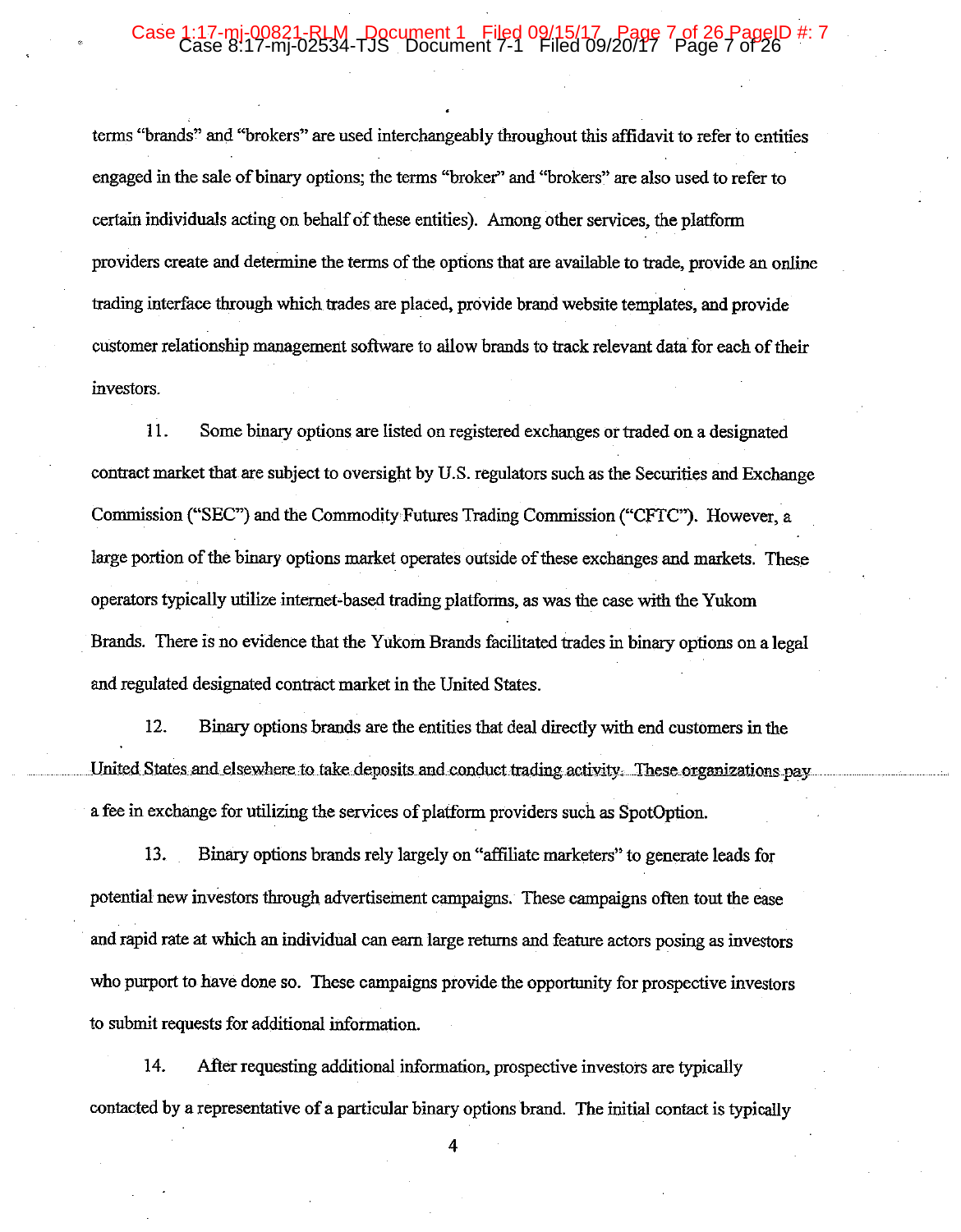### Case 1:17-mj-00821-RLM - Document 1 Filed 09/15/17 Page 8 of 26 PageID #: 8

made by a "conversion" agent from a brand—meaning a salesperson who is responsible for converting an individual into an investor by taking an initial deposit. Once an individual is converted into an investor, they are typically passed on to a brand's "retention" department, which employs retention agents who are responsible for working with the investor going forward with the goal of obtaining additional deposits.

15. The FBI has received a large number of complaints from U.S.-based investors reporting millions of dollars in losses across many different binary options brands, including the Yukom Brands.

16. The volume of complaints and losses reported by investors to the United States government led the SEC's Office of Investor Education and Advocacy to issue an "Investor Alert" titled "Binary Options Websites May Be Used for Fraudulent Schemes" in November 2016. The alert noted that representatives of binary options brands "may use fictitious names and tout fake credentials, qualifications, and experience." The alert warned individuals to look out for various red flags—such as "high pressure sales tactics or threats," "issues with withdrawals," "constant" turnover of representatives," and "credit card abuse"—when considering whether to invest through a binary options website. The alert further stated that "in addition to perpetrating fraudulent investment schemes, the operators of binary options websites may be violating the federal securities laws through other illegal conduct." The other conduct described in the alert included "making material misrepresentations to investors" (as well as other potential violations of federal securities laws).

In addition, in or around June 2017, Apple, Inc.—which manufactures and sells 17. cellular phones popularly known as "iPhones"—updated its guidelines governing the review of proposed applications (or "apps") developed by third parties for use on iPhones, and the company specified that "[a]pps that facilitate binary options trading are not permitted." Public news reports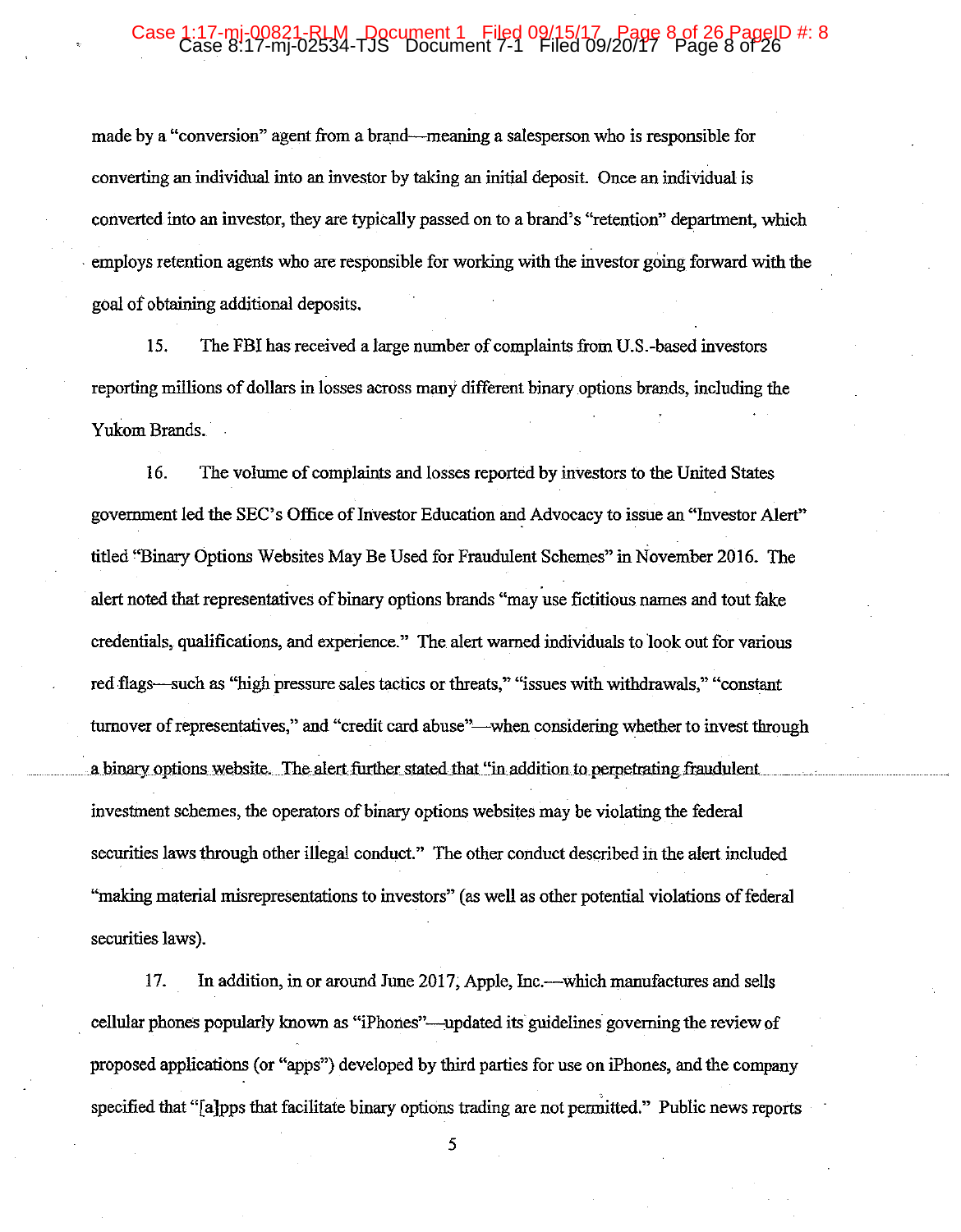### 1:17-mi-00821-RLM Document 1 Filed 09/15/17 Page 9 of 26 Pag<br>Case 8:17-mj-02534-TJS Document 7-1 Filed 09/20/17 Page 9 of

indicate that the company made this revision as a result of complaints concerning fraud in connection with the purchase and sale of binary options.

Ħ. **Operations of the Yukom Brands** 

18. The FBI has interviewed two individuals, Witness #1 and Witness  $#2<sup>1</sup>$  both of whom formerly worked in the retention department for BinaryBook. Retention departments typically employed salespeople who contacted existing investors and solicited for larger investments. The information Witnesses #1 and #2 provided with respect to the operations of the Yukom Brands is consistent with information the FBI has learned about unregulated binary options brands in general during its investigation.

19. Witnesses #1 and #2 advised that the retention departments for BinaryBook and BigOption were operated out of the same facility in Caesarea, Israel. Witnesses #1 and #2 both stated that salespeople were instructed by management to lie to clients about their location by claiming to be located in parts of the world other than Israel.

20. Witnesses #1 and #2 both reported that Yukom employees utilized allases when conducting business, particularly when communicating with investors. Witness #1 was instructed to choose an alias during training and to choose a name that sounded American in order to attract more investor deposits.

21. Witnesses #1 and #2 advised that SpotOption and BinaryBook worked together as needed to increase the likelihood that particular customers would lose money on trades. Other former industry insiders have also informed the FBI that SpotOption and binary options brands worked together to insure that clients who were having a high success rate of winning trades would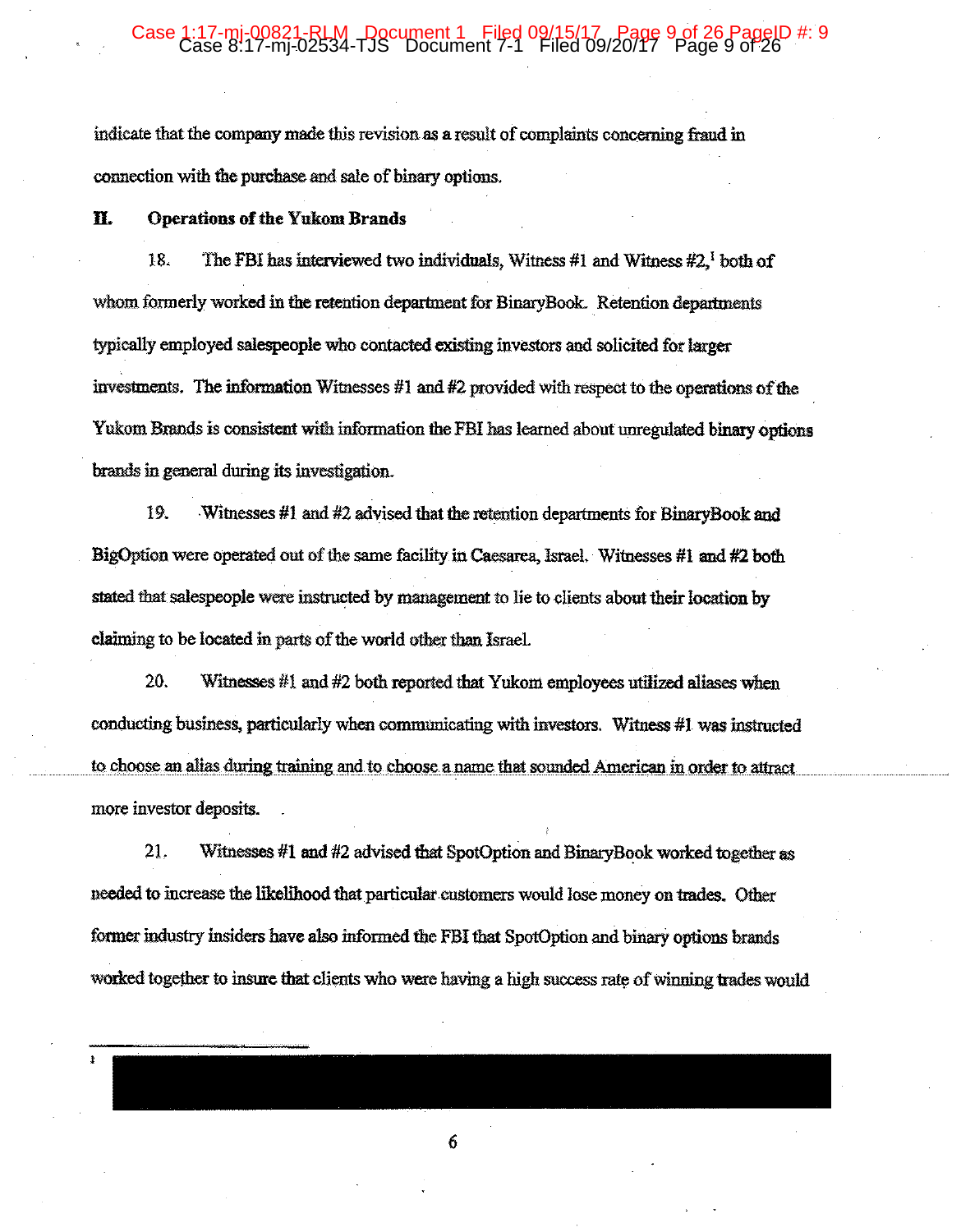### 1:17-mj-00821-RLM Document 1 Filed 09/15/17 Page 10 of 26 PageID #: 10<br>Case 8:17-mj-02534-TJS Document 7-1 Filed 09/20/17 Page 10 of 26

lose future trades. The FBI has learned through interviews and a review of emails produced by Google pursuant to a search warrant issued on June 28, 2017 by the Honorable Laurel Beeler of the United States District Court for the Northern District of California, that this was done through the adjustment of customer risk settings by SpotOption. The email review has confirmed this conduct took place with respect to BinaryBook and other binary options brands. For example, on July 15, 2016, a BinaryBook representative emailed servicecenter@spotoption.com and wrote, "Please" check the 2 customers below. check [sic] their risk and make modification to promise the risk is stable." The email then listed two email addresses and customer ID numbers. The reply from servicecener@spotoption.com read with respect to one customer, "[H]e is all in with risk level normal." With respect to the second customer, the email read, "[W]e well [sic] look after him and changed risk level to high."

According to Witnesses #1 and #2, the Yukom Brands salespeople were taught to 22. spend as much time as needed with prospective and current investors on the phone to gain their trust, build rapport, and develop a financial profile of them. Witness #1 was instructed to do whatever was necessary to extract as much money as possible from clients. When management identified a prospective investor who had significant assets, that individual was assigned to a salesperson who had proven effective at obtaining large deposits from others in the past.

23. Unlike a company operating in a regulated market and matching a buyer and a seller, the Yukom Brands were on the opposite side of their own clients' trades, as was standard for unregulated binary options brands. This meant the Yukom Brands only made money if their customers lost money. This fact was not disclosed to clients and, in fact, representations to the contrary were made to clients in that brokers represented that they were working on behalf of clients to help the clients make money. Multiple victims interviewed by the FBI stated that they

 $\tau$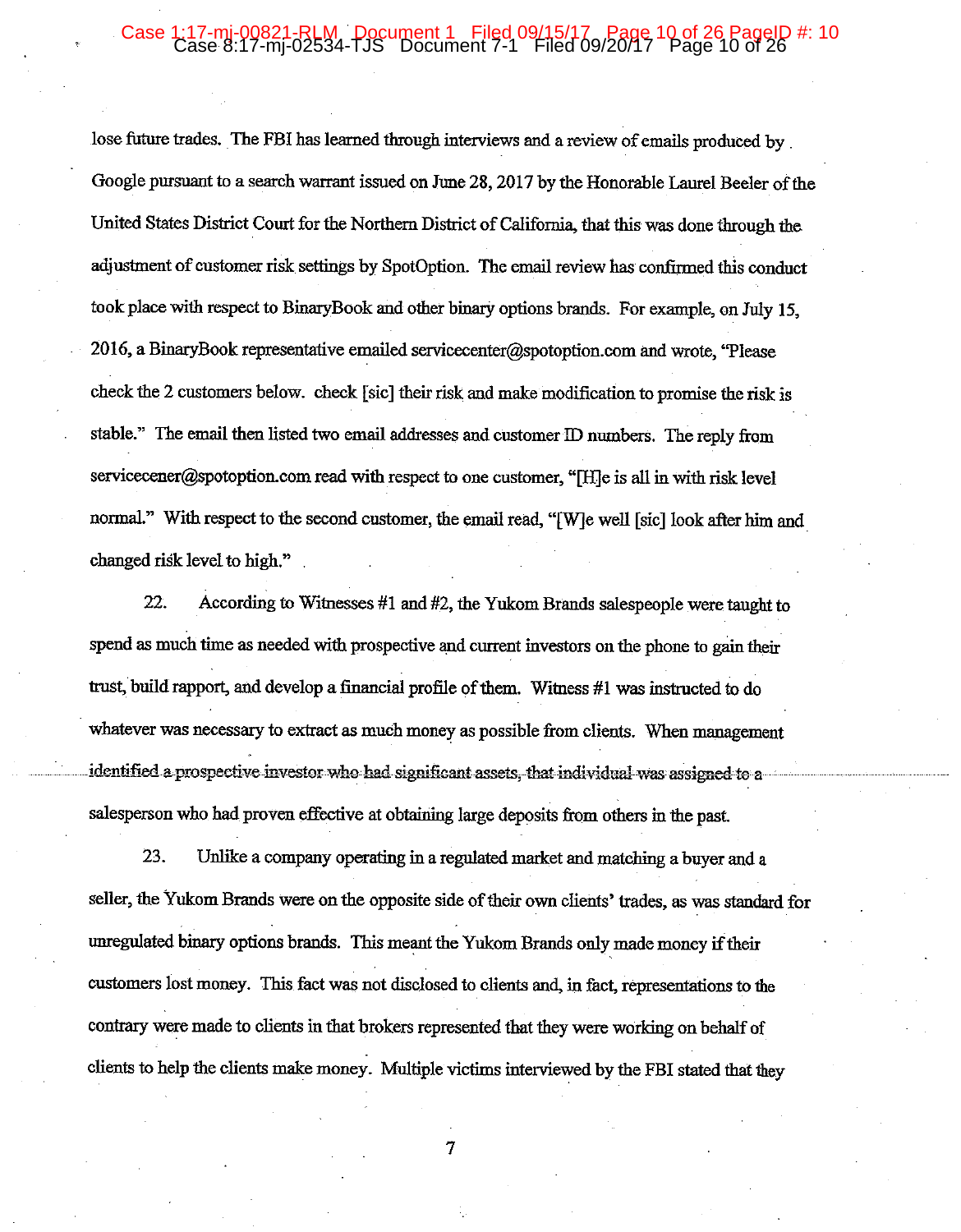### 17-mi-00821-RLM, Document 1 Filed 09/15/17<sub>9/</sub>Page 11 of 26 PageID #: 11<br>ase 8:17-mj-02534-TJS Document 7-1 Filed 09/20/17 Page 11 of 26

would not have invested in the first place had they known that the binary options brands were on the opposite side of their trades.

According to Witnesses #1 and #2, Yukom salespeople were instructed to address 24. client withdrawal requests at the start of each shift. The sales staff was instructed by management to take steps to delay or prevent withdrawals. Sales staff sought to convince clients to keep their money on deposit by promising positive future results or offering special investment packages that did not actually exist. According to Witnesses #1 and #2, customers who deposited funds by wire had very little chance of executing a successful withdrawal request as there was no threat of a "chargeback" as there would be with credit card deposits.

25. According to Witnesses #1 and #2, Yukom managers got involved as needed in order to prevent customer withdrawals when a salesperson was unable to do so and used whatever means necessary to prevent withdrawals. According to Witness #2, this included using false claims about clients being involved in money laundering to lock client accounts and refuse withdrawal requests.

26. According to Witnesses  $#1$  and  $#2$ , the Yukom Brands offered bonuses to incentivize customers to deposit additional funds. These bonuses included terms that required customers to reach high levels of trade turnover before being able to make a withdrawal, which effectively locked customer accounts from withdrawals. According to Witness #1, bonuses were sometimes deposited into client accounts without the knowledge of the client in order to lock the account.

27. According to Witness #2, the Yukom Brands offered purportedly insured trades to customers. In doing so, it was represented to the customers that they would be repaid for any losses suffered in connection with the insured trades. According to Witness #2, any repayment on losses was treated as a bonus, thereby locking the client's account from withdrawals.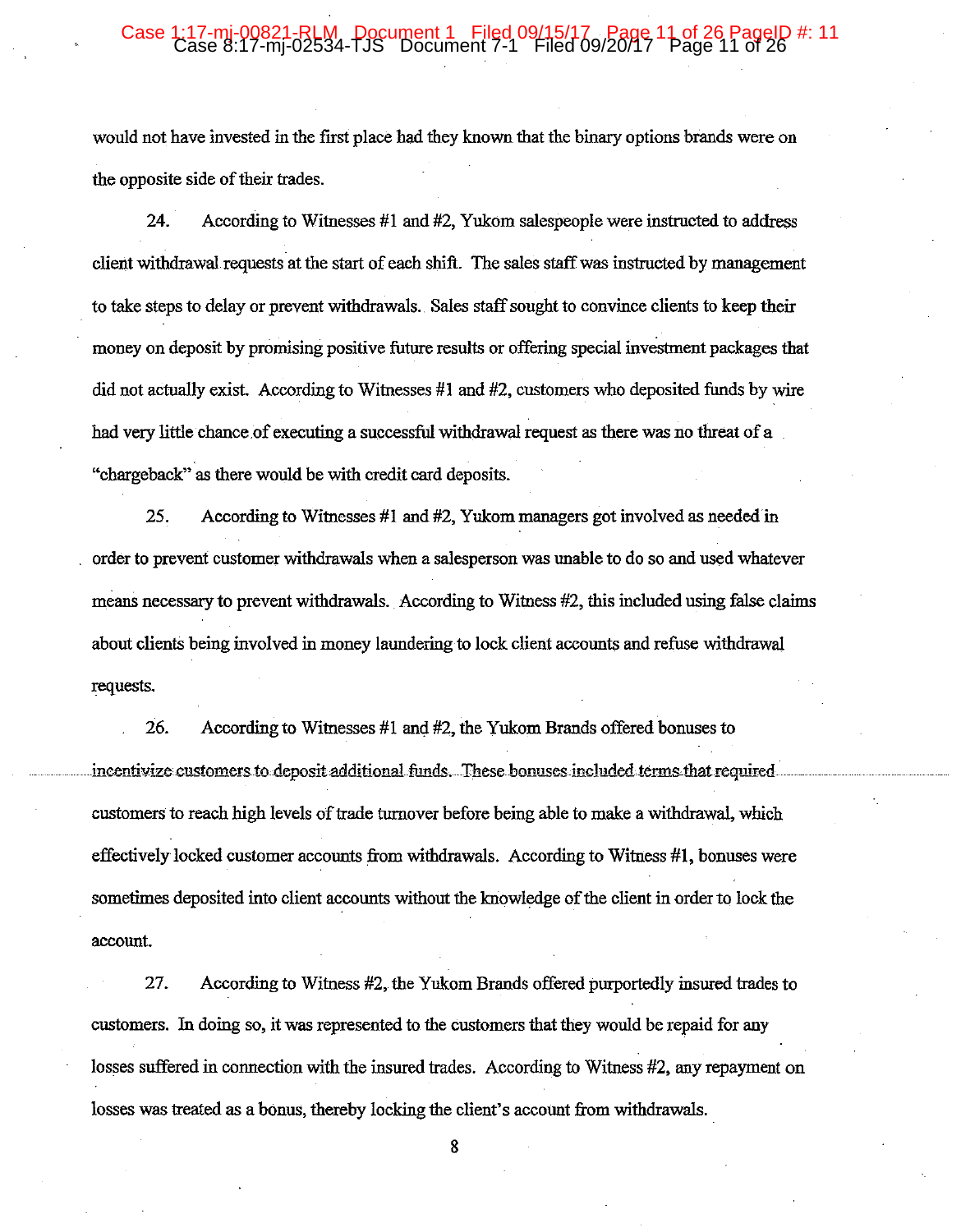### 17-mi-00821-RLM, Document 1 Filed 09/15/17 Page 12 of 26 PageID #: 12<br>ase 8:17-mi-02534-TJS Document 7-1 Filed 09/20/17 Page 12 of 26

28. The Yukom Brands salespeople and managers received commissions based on the amount of deposits obtained. According to Witnesses #1 and #2, customer withdrawals were deducted from deposits when calculating commissions. This incentivized sales staff and managers to do everything possible to prevent withdrawals.

29. According to Witness #2, salespeople attempted to have clients sign "trade" authorization forms" once an account balance exceeded \$25,000. Witness #2 likened the client signing this form to a "death sentence" because it allowed the broker to trade for the client. According to Witness #2, the broker would typically make sure the investor won some trades until the broker felt the client had reached their maximum deposit amount. At that point, the broker would execute trades in a manner designed to ensure the investor lost all of his or her money.

30. SpotOption tracked financial data for brands operating on its platform in order to calculate the amount of fees the brands had to pay to SpotOption on an ongoing basis. SpotOption produced certain records to the U.S. government, including accounting details relating to BinaryBook. According to the SpotOption records, BinaryBook received customer deposits totaling \$98.9 million from the second quarter of 2014 through the fourth quarter of 2016. According to the SpotOption records, BinaryBook returned \$19.9 million to its clients during this same time period. According to the SpotOption records, BinaryBook's "Position [Profit and Loss]" during this time period was \$80.9 million. The SpotOption records did not include accounting details for BigOption.

#### Ш. **Investor Complaints**

31. The FBI has received numerous investor complaints relating to BinaryBook and BigOption. The allegations in the complaints corroborate the details provided by Witnesses #1 and #2 with respect to how the Yukom Brands operated and treated their investors. The conduct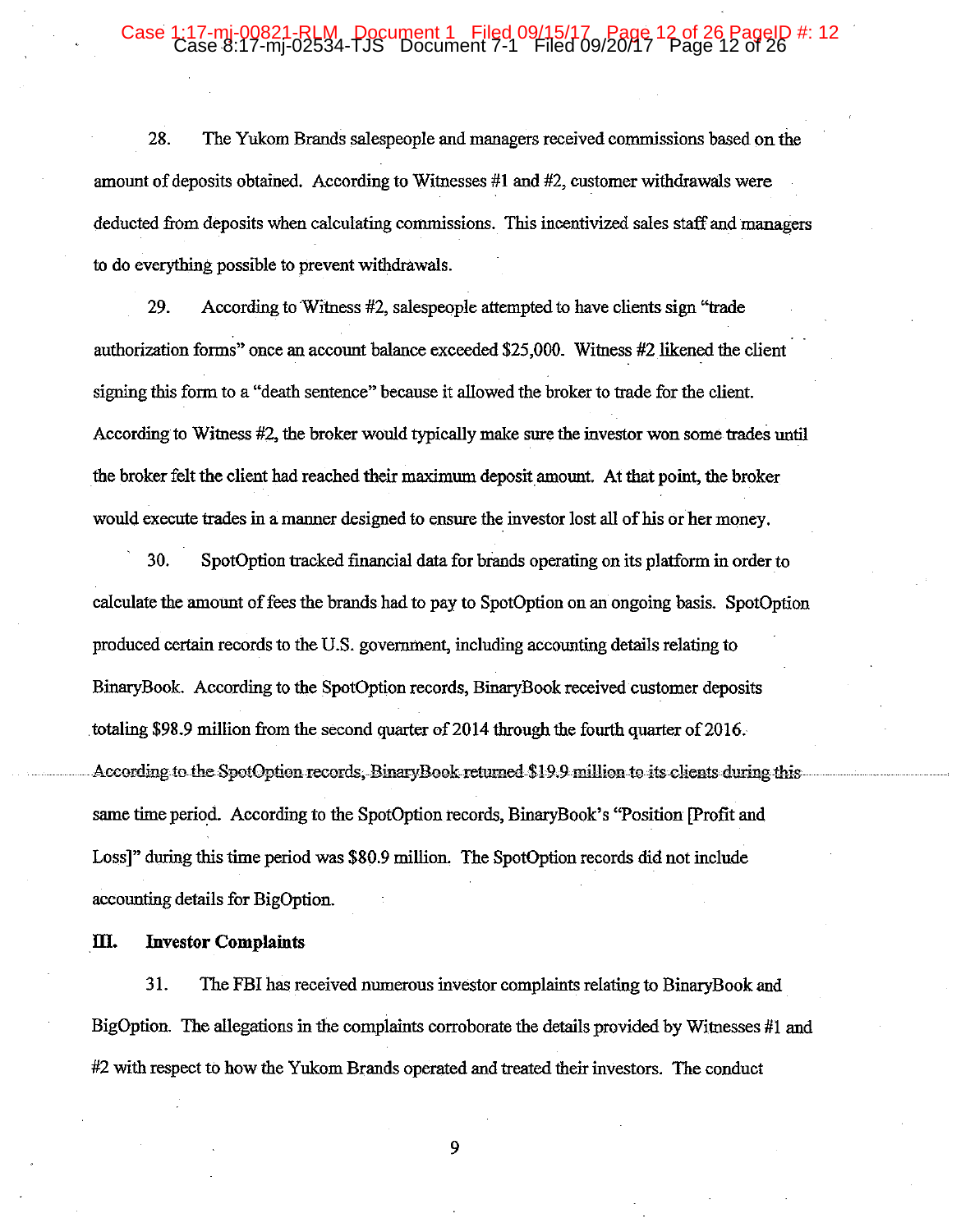#### 1:17-mj-00821-RLM Document 1 Filed 09/15/17 Page 13 of 26 PageID #: 13<br>Case 8:17-mj-02534-TJS Document 7-1 Filed 09/20/17 Page 13 of 26 Case

described by complainants is consistent with conduct described by complainants relating to many other unregulated binary options brands.

#### **Complaints relating to BinaryBook** A.

The FBI has received complaints relating to BinaryBook from approximately 33 32. investors alleging losses totaling more than \$1 million. These complaints included allegations of unauthorized bonuses being deposited into accounts to tie up customer funds, as well as losses suffered due to unauthorized trades made after a withdrawal request by a client. The complainants also reported an inability to withdraw funds from their accounts. Some of the complaints are summarized as follows:

#### **Investor A**

33. Investor A invested approximately \$45,000 with BinaryBook. Investor A was told by a broker that the broker made millions for his clients and won 85-95% of his trades. This broker told Investor A, "If you win, I win." The broker conducted most of the trading in Investor A's account.

34. Investor A's account grew at one point to as much as \$92,000 including bonuses. Investor A then suffered losses of approximately \$60,000 in her account. Investor A attempted to withdraw money from her account but was unable to do so. Investor A received various excuses as to why her withdrawal request was not processed. BinaryBook representatives encouraged Investor A to not withdraw her funds by telling Investor A that she would be a millionaire within a year. As of May 30, 2017, Investor A had not received any money back from BinaryBook.

#### **Investor B**

35. Investor B opened a BinaryBook account with a \$250 deposit in or around November 2015. Investor B's main broker at BinaryBook was "Mila Morales." Morales told Investor B that she was a successful trader. Over time, Investor B invested approximately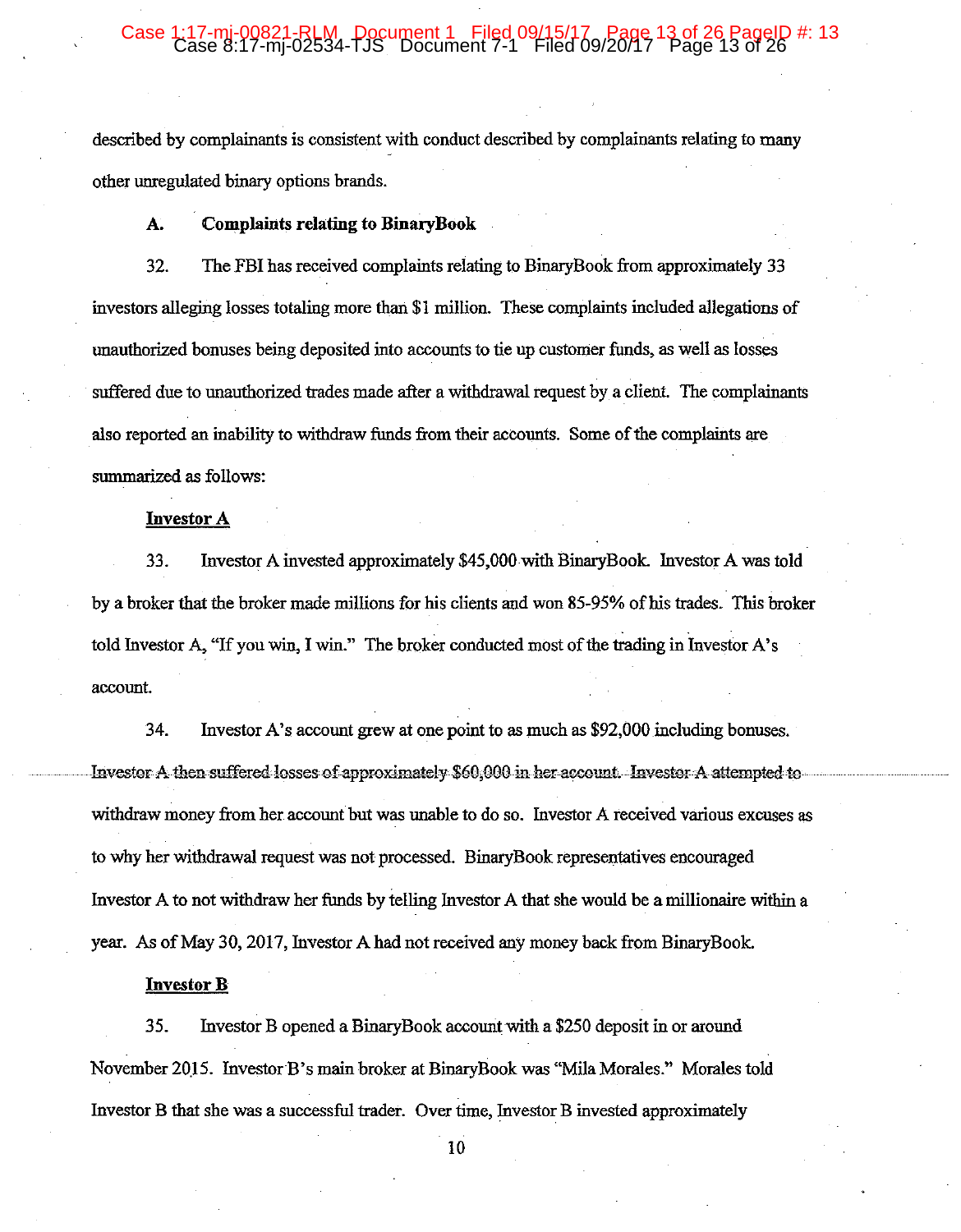#### 1:17-mj-00821-RLM Document 1 Filed 09/15/17 Page 14 of 26 PageID #: 14<br>Case 8:17-mj-02534-TJS Document 7-1 Filed 09/20/17 Page 14 of 26 Case

\$385,000 with BinaryBook. Morales convinced Investor B to invest additional funds with BinaryBook in part by stating that Investor B would become eligible for risk-free trades and bonuses with increased trading volume. Investor B was promised that Investor B's profits would increase if Investor B invested additional funds. Investor B felt pressured to deposit additional funds into Investor B's account.

Investor B engaged in what were described to him as "risk-free trades," meaning 36. Investor B would be repaid in full if the trades lost. Investor B was informed after-the-fact that Investor B needed to increase trading volume in Investor B's account beyond a certain threshold to be eligible for repayment. Investor B felt a lot of pressure to deposit additional funds in order to be able to reach the threshold to get his money back.

37. As of February 13, 2017, Investor B was unable to access his account information on the BinaryBook website. Investor B had hired an attorney who sent multiple letters to BinaryBook, including a cease-and-desist letter and a letter requesting the return of all of Investor B's money. BinaryBook did not respond to the letters.

#### **Investor C**

38. Investor C is a resident of Gaithersburg, Maryland. All of the events described in this paragraph and the next paragraph occurred while Investor C was in Maryland. Investor C opened an account with BinaryBook in approximately August 2015 with an initial deposit of \$250. Investor C traded the money himself without success. Investor C was then contacted by a BinaryBook broker who told Investor C that BinaryBook could trade on Investor C's behalf. Investor C invested an additional \$5,000 and signed an agreement to allow a BinaryBook broker to trade on his behalf. The broker lost most or all of Investor C's money quickly.

39. Investor C was then contacted by a new broker at BinaryBook who promised a return of more than 23% on an upcoming trade. Investor C agreed to invest an additional \$5,000.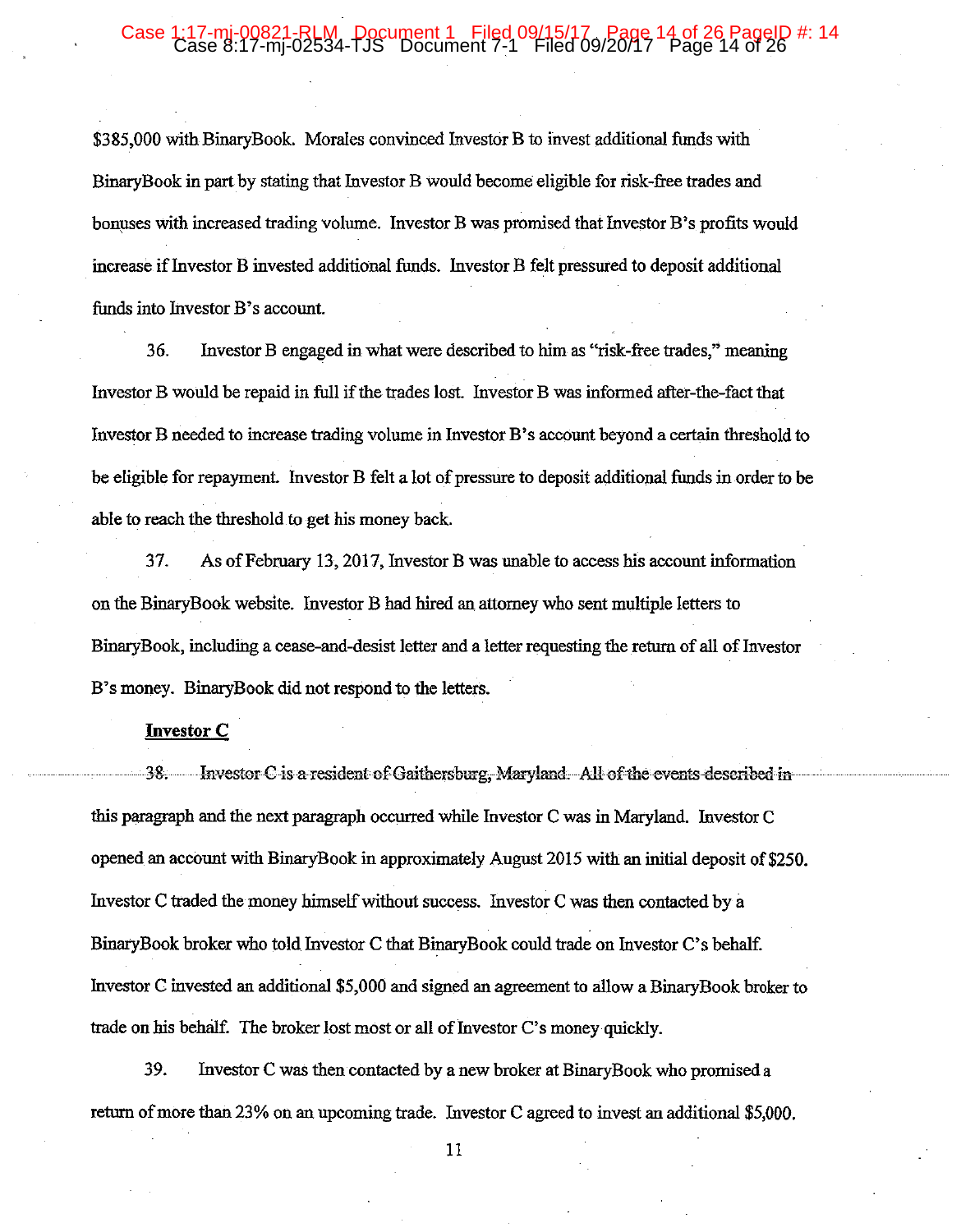#### 17-mi-00821-RLM, Document 1 Filed 09/15/17 Page 15 of 26 PageID #: 15<br>ase 8:17-mi-02534-TJS Document 7-1 Filed 09/20/17 Page 15 of 26 Case 1:

The new broker deposited \$5,100 in bonus funds into Investor C's account and promised Investor C that he would match up to another \$25,000 in deposits with bonus funds. Investor C then deposited an additional \$24,900 into his account. The broker traded Investor C's funds which resulted in losses of the entire account. Other brokers at BinaryBook then tried to convince Investor C to invest additional funds but he refused to do so. Investor C continued to communicate with BinaryBook employees until at least the end of 2015.

40. Investor C's communications with BinaryBook employees resulted in numerous electronic communications between Investor C in the District of Maryland and BinaryBook employees resulting in interstate wire transmissions. For example, on or about August 28, 2015, a BinaryBook employee emailed Investor C at his Google email account regarding bank wire transfer instructions in order to induce Investor C to make a deposit with BinaryBook. On or about November 3, 2015, a BinaryBook employee emailed Investor C at his Google email account regarding Investor C's purported "investment performance."

#### **B. Complaints relating to BigOption**

41. The FBI has received complaints relating to BigOption from approximately 18 investors alleging losses totaling approximately \$143,000. Some of the complaints are summarized as follows:

#### **Investor D**

42. Investor D invested more than 27,000AUD with BigOption. Investor D was assigned a broker who helped Investor D execute trades. The broker stopped communicating with Investor D when Investor D refused to deposit additional funds into his binary options account. Investor D then received messages from other BigOption staff members advising Investor D that he had to conduct trades on his own. Investor D attempted to withdraw his funds but was told that he could not do so because he had received a bonus and had not met the trading threshold requirement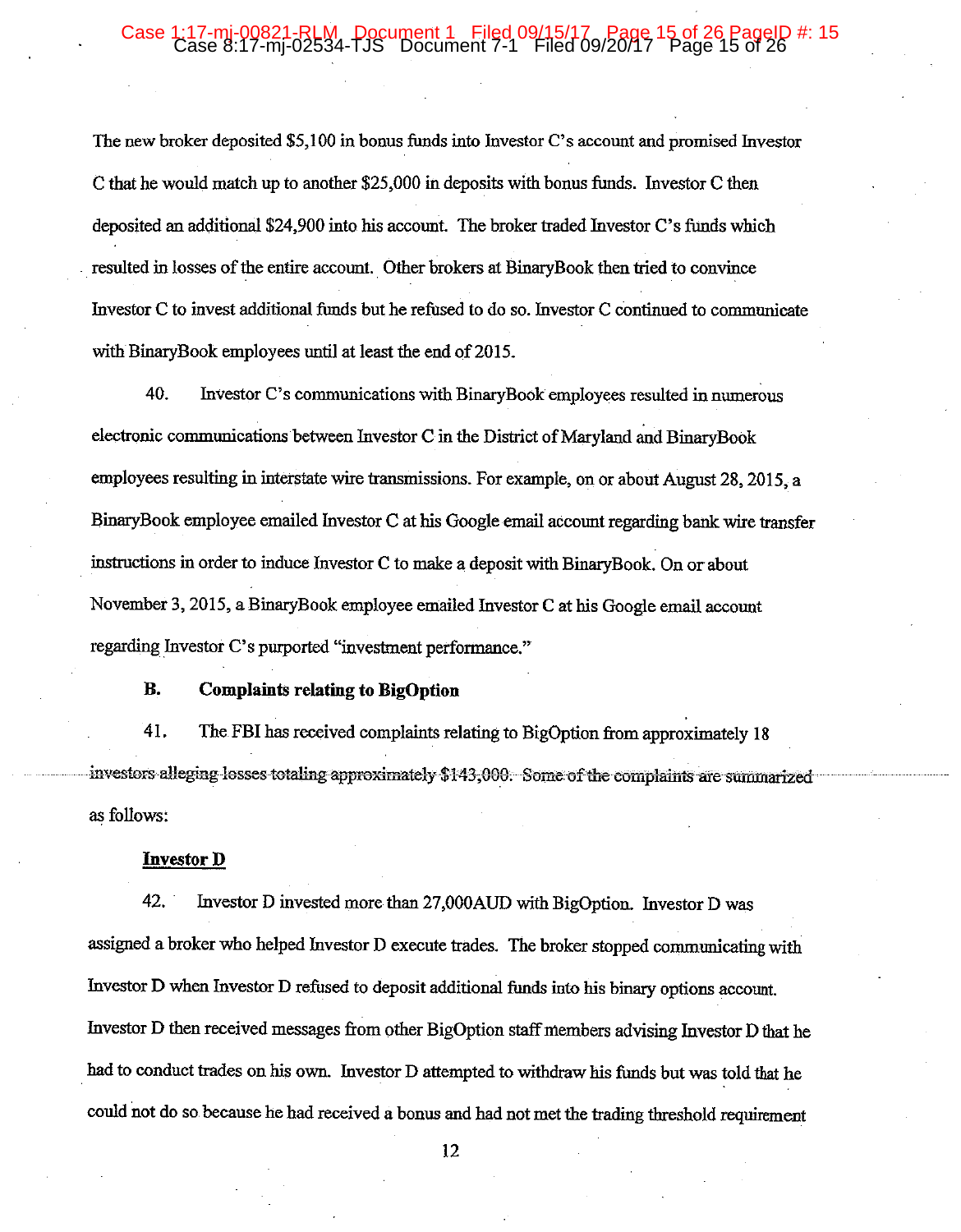## 17-mi-00821-RLM, Document 1 Filed 09/15/17, Page 16 of 26 PageID #: 16<br>ase 8:17-mi-02534-TJS Document 7-1 Filed 09/20/17 Page 16 of 26

of 30 times the bonus amount. Investor D has been unable to withdraw any of his money despite repeated attempts to do so.

#### **Investor E**

Investor E opened an account with BigOption by depositing \$500 on his credit card. 43. Investor E quickly lost \$244 and stopped trading. Investor E was contacted repeatedly by BigOption brokers who attempted to convince Investor E to deposit additional funds into his account but Investor E refused to do so. Investor E attempted to withdraw the remaining balance in his account in April 2017 and received an email from BigOption stating his money could not be returned because he had not placed any trades within the last 30 days. The email stated Investor E would have to execute five trades before his money could be returned. This requirement to make a trade every 30 days had not been disclosed to Investor E previously.

IV. **LEE ELBAZ** 

Witnesses #1 and #2 both advised that ELBAZ was the CEO of the Yukom Brands 44. and reported to the owner of Yukom.

ELBAZ's position at Yukom has been corroborated through the review of emails 45. produced by Google pursuant to a search warrant. The emails included multiple emails sent from lee@yukomgroup.com that were signed "Lee Elbaz" with the title "CEO" and a Yukom logo under her name.

46. ELBAZ's position was also corroborated through review of a document filed by Yukom's lawyers in connection with a court case filed in Israel by an investor naming Yukom, ELBAZ, and a Yukom salesperson as defendants. The filing was written in Hebrew and, according to a FBI translator, included a statement by Yukom's lawyers acknowledging that ELBAZ was the CEO of Yukom during the relevant time period.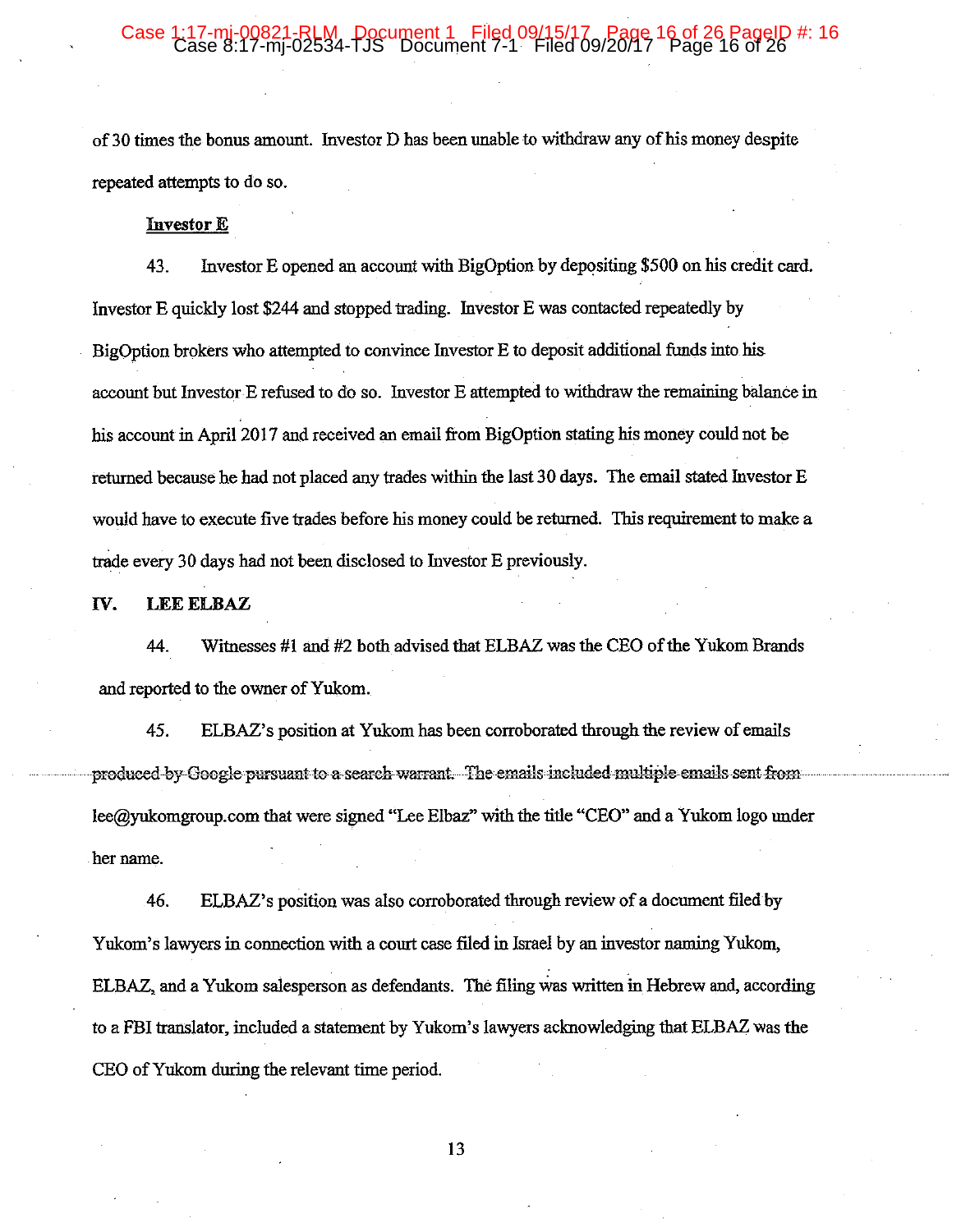### 17-mi-00821-RLM, Document 1 Filed 09/15/17<sub>9/</sub>Page 17 of 26 PageID #: 17<br>ase 8:17-mj-02534-TJS Document 7-1 Filed 09/20/17 Page 17 of 26

47. Witnesses #1 and #2 both advised that ELBAZ utilized the alias "Lena Green." The emails produced by Google included certain emails sent to and from lena.green@binarybook.com and lena.green@bigoption.com. The FBI's review of these emails provided corroboration that ELBAZ utilized the alias Lena Green. For example:

- a. A June 30, 2016 email from lena.green@bigoption.com to BinaryBook staff was signed "Lee."
- b. An August 12, 2016 email to BinaryBook staff from lena.green@bigoption.com was signed "Lee." This email demonstrated that the individual utilizing the lena.green@bigoption.com account was in a high-level management position as the email was sent to company managers and stated, "As managers in this company I expect and demand all of you to take responsibility for your actions and the actions of your employees. I don't care how busy are you, I'm not going to accept not even one more mistake!"
- c. A series of emails exchanged between BinaryBook employees on April 6 and April 7, 2016 demonstrated that the individual utilizing the name Lena Green was the CEO of BinaryBook, a position held by ELBAZ. The email address lena.green@binarybook.com was copied on the emails, which related to how to address an issue with respect to a particular client. Prior to lena.green@binarybook.com responding to the series of emails, another BinaryBook employee wrote, "Guys, its [sic] Lena's decision since no one of us is the CEO except her, let us give her the time to answer when she see [sic] fit."
- d. ELBAZ's date of birth is a month and date known to the Affiant. On that date in 2016, several "Happy Birthday" emails were sent from BinaryBook employees to lena.green@binarybook.com.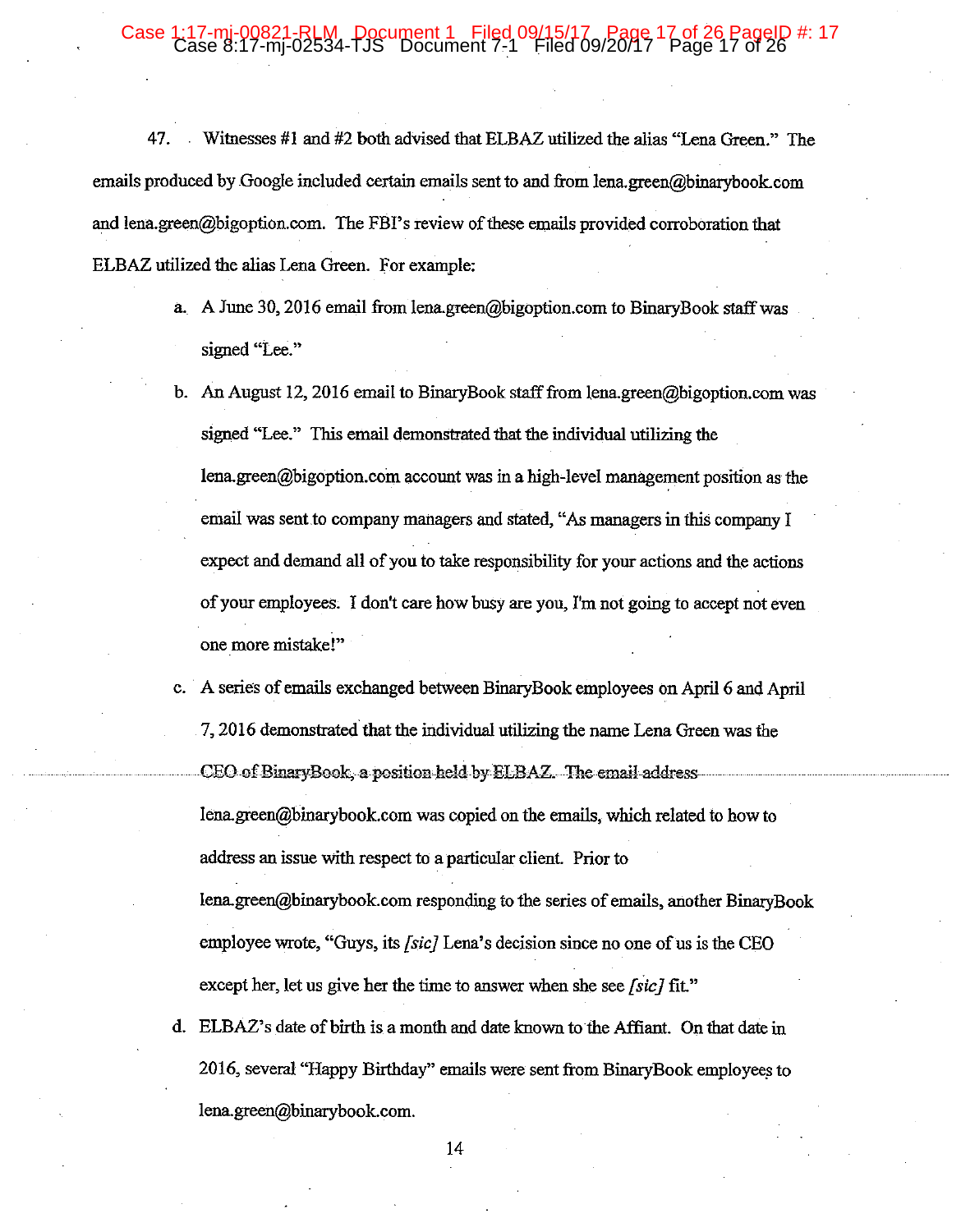#### 17-mi-00821-RLM, Pocument 1, Filed 09/15/17, Page 18 of 26 PageID #: 18<br>ase 8:17-mj-02534-TJS Document 7-1 Filed 09/20/17 Page 18 of 26 Case

48. I have reviewed a series of posts from ELBAZ's Facebook page with the email address lena.green@bigoption.com at the bottom of the posts. The posts were written in Hebrew but I have been informed by a FBI translator that the posts were aimed at recruiting new employees for the company. Photographs of ELBAZ on her Facebook page show the same individual depicted in the official photograph for the Visa authorizing ELBAZ's travel to the United States on September 14, 2017.

49. The FBI's review of emails produced by Google showed that ELBAZ was aware of the use of aliases by staff of the Yukom Brands and was in fact responsible for approving aliases for new employees. The lena.green@binarybook.com account received frequent emails seeking approval for "stage" names for employees. For example, on April 12, 2016, ELBAZ sent a reply from lena.green@binarybook.com with her approval or disapproval for stage names that were proposed for six different employees. One such employee was listed with the "Real Name" of "[Employee Name A]" and "Stage Name" of "James Harris." ELBAZ wrote next to the stage name, "[D]o not open with this name." Green approved three of the six stage names, including "Kate Williams" for an employee whose "Real Name" was listed as "[Employee Name B]."

Witness #1 advised that ELBAZ and other Yukom managers told Witness #1 and -50other brokers to lie to customers about their location.

51. According to Witnesses #1 and #2, ELBAZ oversaw frequent promotions and contests in which sales staff could earn bonuses and gifts for hitting certain deposit targets. The promotions and contests motivated the sales staff to take whatever steps were necessary to convince customers to deposit funds into their trading accounts.

52. The FBI's email review showed that ELBAZ herself was involved in the process of notifying SpotOption about "risky" customers. On August 2, 2016, a BinaryBook employee sent an email to lena.green@binarybook.com with the subject "Urgent." The employee wrote, "This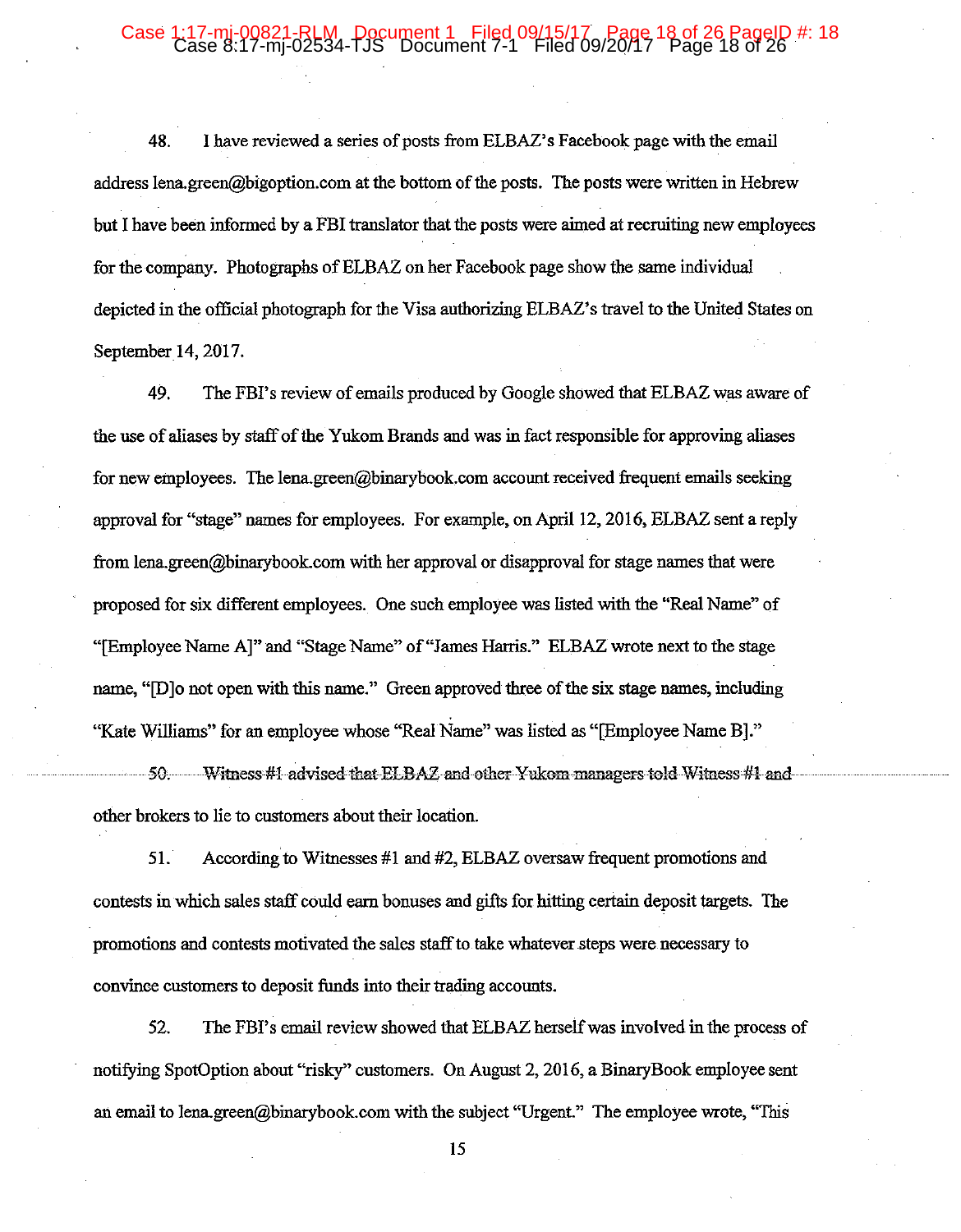#### 1:17-mj-00821-RLM Document 1 Filed 09/15/17 Page 19 of 26 PageID #: 19<br>Case 8:17-mj-02534-TJS Document 7-1 Filed 09/20/17 Page 19 of 26 Case

account – [customer HD]...in a very high risk *[sic]* Please talk to [SpotOption] asap!" ELBAZ replied the same day, "Done."

Witness #1 advised that ELBAZ stressed the importance of preventing customer 53. withdrawals. Witness #1 advised that ELBAZ herself, as Lena Green, communicated directly with clients as needed to convince them to keep their money invested with the Yukom Brands and/or to invest additional funds with the Yukom Brands. In doing so, ELBAZ identified herself as the CEO of the company and told Witness #1 that this made customers feel important.

54. According to Witness #1, ELBAZ bragged about her ability to soothe disgruntled customers and convince them to stay invested with the Yukom Brands. ELBAZ said the customers she dealt with would win their subsequent trades which would make them stay with the company.

55. A series of emails produced by Google corroborated the fact that ELBAZ, as Green, communicated directly with disgruntled clients. On April 27, 2016, Investor F, who appears to have been based in New Zealand, sent an email to a BinaryBook staff member stating, "...I'm about to do request for withdrawal of 20k." After a series of emails over several days in which Investor F expressed concern over not receiving her funds, Investor F wrote on May 4, 2016, "I want to speak to the manager of compliance today Lena...I am tired of being mucked around...If I don't hear from her I will take further action to get my money back." The email account lena.green@binarybook.com was copied in a response to this email. ELBAZ, as Green, responded internally to the email by writing, "Its [sic]ok [sic] I agreed to take care and work with [Investor F. vou can let her talk to me even *[sic]* her account is under 500,000\$."

On May 5, 2016, Investor F wrote to lena.green@binarybook.com with the subject 56. "Thank you for talking to me." The email read in part, "I hope all goes well with your day...U *[sic]* said binary book is regulated what's the license number please..." ELBAZ, as Green, responded to this email without providing the license number. On May 6, 2016, ELBAZ, as Green,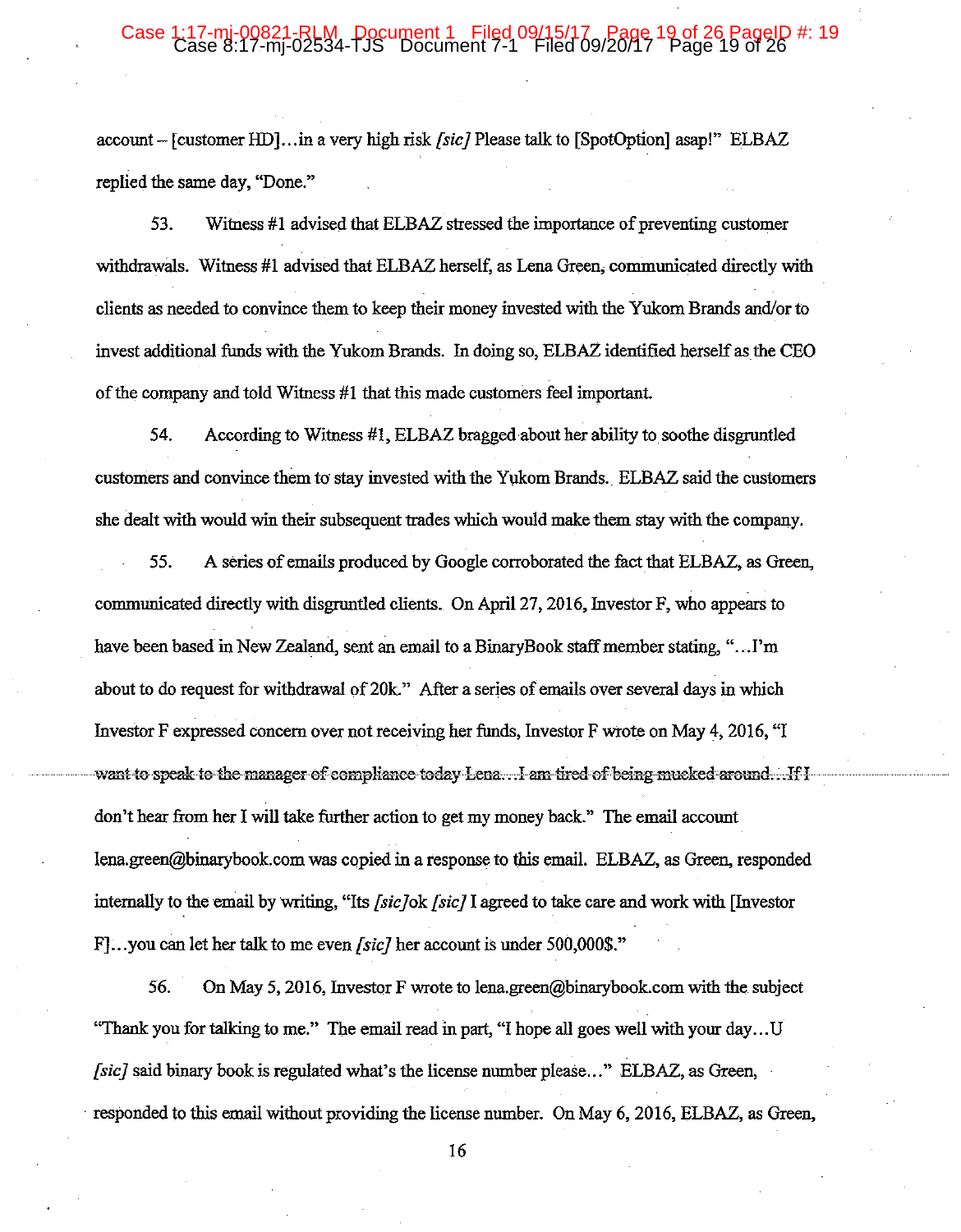## Case 1:17-mj-00821-RLM, Document 1 Filed 09/15/17, Page 20 of 26 PageID #: 20<br>Case 8:17-mj-02534-TJS Document 7-1 Filed 09/20/17 Page 20 of 26

wrote to Investor F, "I will trade with you...We can open 2 trade [sic] now against the usd." ELBAZ, as Green, then provided additional trading advice to Investor F by email and Investor F wrote on May 6, 2016, "Thank you Lena for your help you are a very good teacher." ELBAZ, as Green, responded, "WOW [sic] YOU DID SO WELL...TOLD YOU...WE ARE [sic] THE WOMEN ARE GOOD AT TRADEING [sic]."

The tone of the emails between ELBAZ and Investor F changed by June 2, 2016, 57. when Investor F wrote to lena.green@binarybook.com and copied others at BinaryBook. The email read in part, "So why did u /sic/ cancel my last withdrawal when I had done over the 480k turnover for [bonus]? U *[sic]* said  $\mu$  *[sic]* would call me after three days off  $\mu$  *[sic]* didn't...Everyday [sic] I emailed u [sic] about approving my withdrawal...Why are u [sic] not returning my calls...I also know you aren't regulated as u *[sic]* have told me..." ELBAZ, as Green, replied to Investor F on June 7, 2016, writing, "Just to inform you, your account in under legal dept. as of now. We are not allowed to provide you with any future service. All communications will be done in front of our legal dept."

58. Emails provided to the FBI by investor Investor A also demonstrated ELBAZ's willingness to, as Green, speak with clients who had demanded withdrawals. In an email dated February 19, 2016, Investor A wrote to finance@binarybook.com, "I requested a withdrawal of \$10k now and \$5000.00 every two weeks...If you do not send me the above amount immediately I will write to British high commissioner and several other sources." On February 26, 2016, Investor A received a response from daniel.buckley@binarybook.com with lena.green@binarybook.com copied on the email. The email read, "Lena is watching this email as well, *[sic]* She would like to schedule a call with you, *[sic]* When are you available?"

59. The FBI's review of emails showed a pattern of concern within the Yukom Brands regarding fraud alerts and chargebacks with banks and an attempt to hide the fact that funds were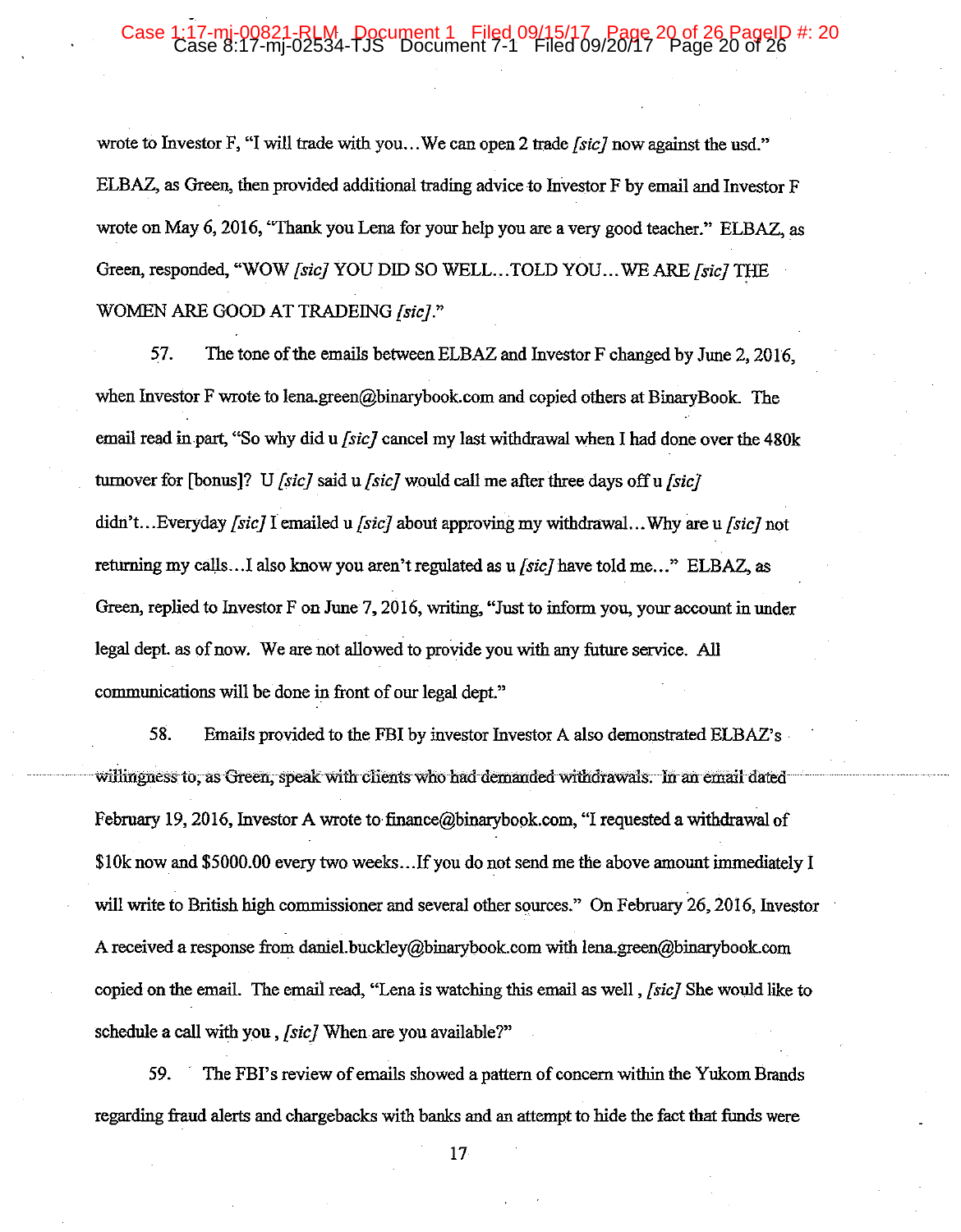#### :17-mi-00821-RLM Document 1 Filed 09/15/17 Page 21 of 26 PageID #: 21<br>Case 8:17-mi-02534-TJS Document 7-1 Filed 09/20/17 Page 21 of 26 Case 1

being deposited for investment in binary options. ELBAZ was involved in these communications. For example, on July 27, 2016, lena.green@bigoption.com was copied on an email to Yukom staff from itay@bigoption.com. The email read, "Following a couple of issues where the banks of the customers stopped the customers from sending the wire-please make sure to instruct the customers they should tell the bank (if asked) they send the funds to an investment company (and not to a binary company)." ELBAZ, as Green, replied to the email and added new recipients writing, "Adding all the rest...Make sure to explain *[sic]* your team." A BinaryBook representative replied to the email with sample wire transaction details that included a reference to "Currency trading for Binarybook." The employee wrote, "In this case can we delete – for Binarybook?" ELBAZ, as Green, responded, "Delete binary [sic] Put just BOOK."

60. On August 12, 2016, ELBAZ forwarded an email from lena.green@bigoption.com to Yukom managers. The original email was from itay@bigoption.com and was addressed, "Dear Lee." In the original email, Itay referenced issues with employees directing customers to send wires to old bank accounts. In forwarding the email, ELBAZ wrote, "I'm telling you that this is the last time that we have problems with wires. As managers in this company I expect and demand all of you to take responsibility for your actions and the actions of your employees. I don't care how busy are you, I'm not going to accept not even one more mistake! As of today, if we are going to have one mistake, commission will not be paid not the ET and not to the manager. Needless to say, that while the company is losing money due to these mistakes (money got stuck in the bank, account are being closed, fees for exchange rate and etc.) you got your commissions (bonuses were paid even when the company didn't get the money) – no more!!!!!!!!!!!!!

61. On August 16, 2016, ELBAZ, as Green, forwarded an email to Yukom staff that originated from itay@bigoption.com. The original email read, "I have seen today a case where the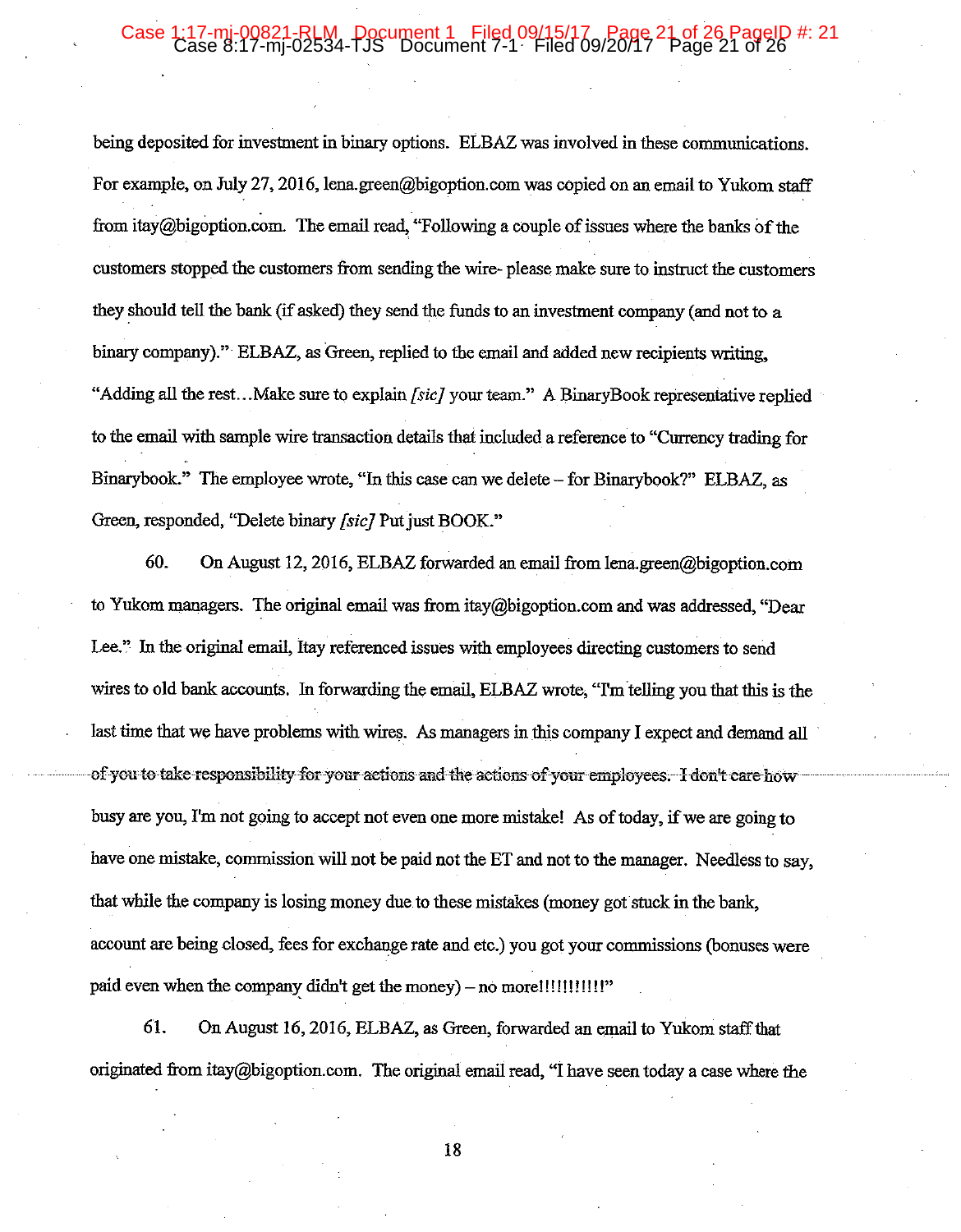## 0821-RLM, Pocument 1 Filed 09/15/17<br>7-mj-02534-TJS Document 7-1 Filed 09/20/17 Page 22 of 26

bank suspected the TRX<sup>2</sup> to be a fraud and declined it because the CM tries to deposit the same amount he has deposited in the past. Sometimes it's worth trying to decrease the amount a little and try again. It might work." In forwarding the email, ELBAZ wrote, "Just to remind you and make sure you are on it."

62. On August 26, 2016, ELBAZ sent an email to BinaryBook staff from

lena.green@bigoption.com. In the email ELBAZ laid out the pattern of conduct within the

company that was resulting in frequent chargebacks, writing:

"After checking and lot of investigation about the Big Amount Chargebacks that we get, its [sic] a pity to have the following result.

The reason we get these ChageBacks [sic] are [sic] simply because we cannot handle big amounts.

- **Conversion Convert the client**
- **Expert Trader get the client to invest Big Amounts**
- Expert Trader are afraid of Withdrawals, hence they expose the client (or trade on their behalf)
- When client lose, Expert Traders give Bonuses
- Client now wants to withdraw but cannot as its *[sic]* a Bonus but client was not informed about it
- Client go to Finance and fight
- **Finance decline Withdrawal**
- Client Furious and go to the bank or lawver

This gets me to conclusion that we are not handling the Big Amounts Deposits and turns against us.

I am having a very bad time with the PSPs<sup>3</sup> about it." (emphasis in original)

63. Over time, the Yukom Brands utilized many different bank accounts in various

countries to receive customer deposits. The accounts were always in the name of a third party

Based on my training and experience and the context, I believe "TRX" refers to "transaction."

 $\overline{\mathbf{3}}$ Based on my training and experience and the context, I believe that "PSPs" refers to Payment Service Providers. Payment service providers offer companies services for accepting electronic payments via a variety of payment methods, including credit cards and bank-based payments (e.g., direct debit, bank transfers, etc.).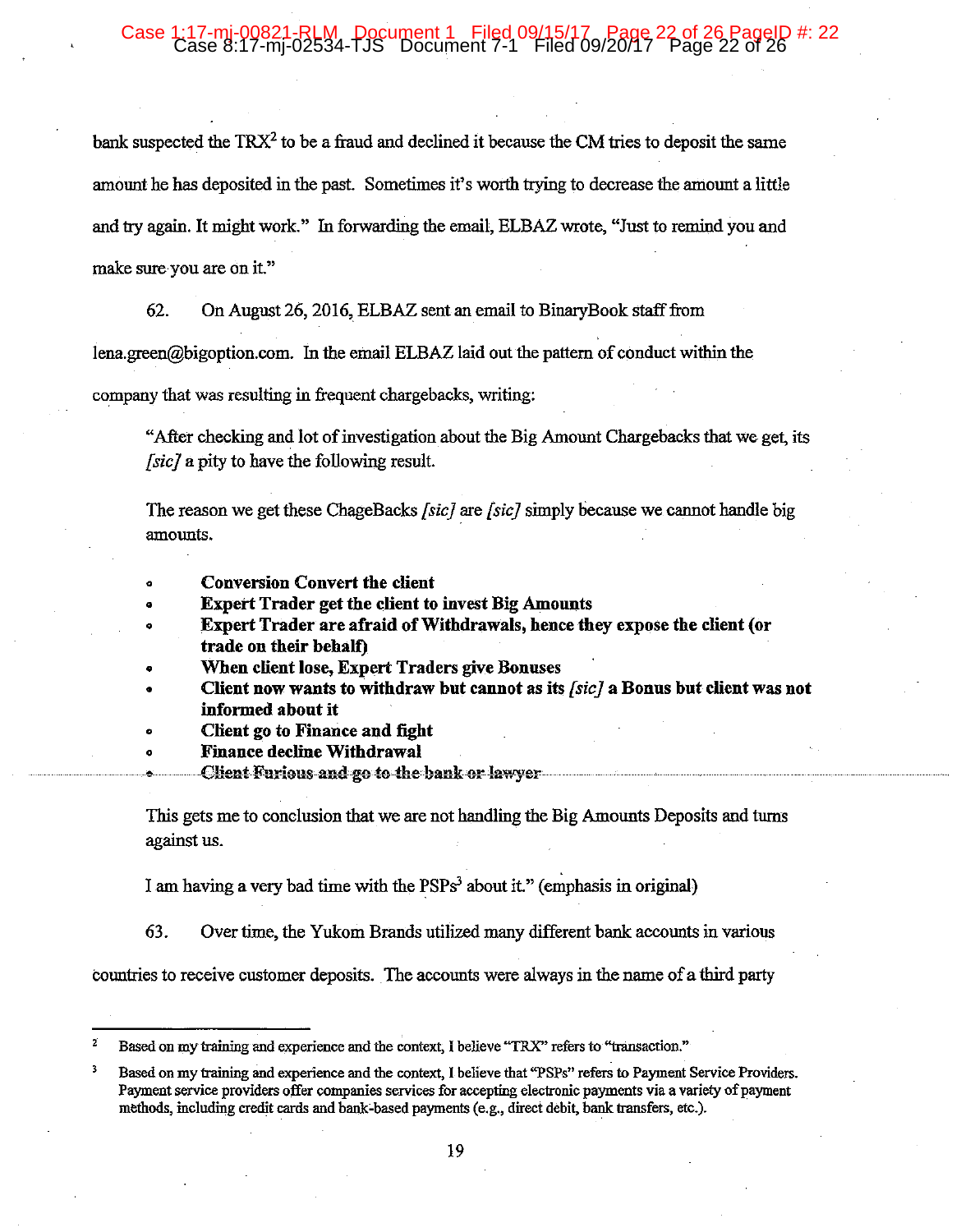### 17-mi-00821-RLM, Document 1 Filed 09/15/17<sub>9/</sub>Page 23 of 26 PageID #: 23<br>ase 8:17-mj-02534-TJS Document 7-1 Filed 09/20/17 Page 23 of 26

business rather than in the name of Yukom or the Yukom Brands. The FBI's review of the emails produced by Google showed ELBAZ sent emails to company staff with bank account details when new accounts were opened.

64. In summary, employees of the Yukom Brands, with ELBAZ as CEO, sought to obtain the maximum deposit from investors and, once that had been accomplished, took steps to ensure the investors lost the money in their accounts, thereby making money for themselves and their brand in the process. At the same time, investors were induced to deposit funds with the brokers based on misrepresentations concerning the riskiness of the investment. In sum, based on the investigation of the scheme so far, I believe the misrepresentations to investors, including at least one investor in Maryland, include at least the following: (1) false statements about the safety of the investments; (2) false statements regarding high returns that are guaranteed or very likely; (3) false statements regarding the ability to withdraw investment funds and false statements about the reasons that funds cannot be withdrawn; (4) misleading information about the location and qualifications of "brokers" assisting victims; (5) failing to disclose the brands and brokers only made money when investors lost money; and (6) failing to disclose the manipulation of the option returns by the brands and/or SpotOption.

65. Yukom salespeople and brand management, including ELBAZ, employed various tactics to prevent customer withdrawals—including promising investors that future trades would generate large returns, convincing investors to keep their funds in the account through claims about special promotional packages, depositing additional bonus funds into accounts to effectively lock the accounts, and falsely claiming they have received notice that investors were involved in money laundering and the funds could therefore not be released.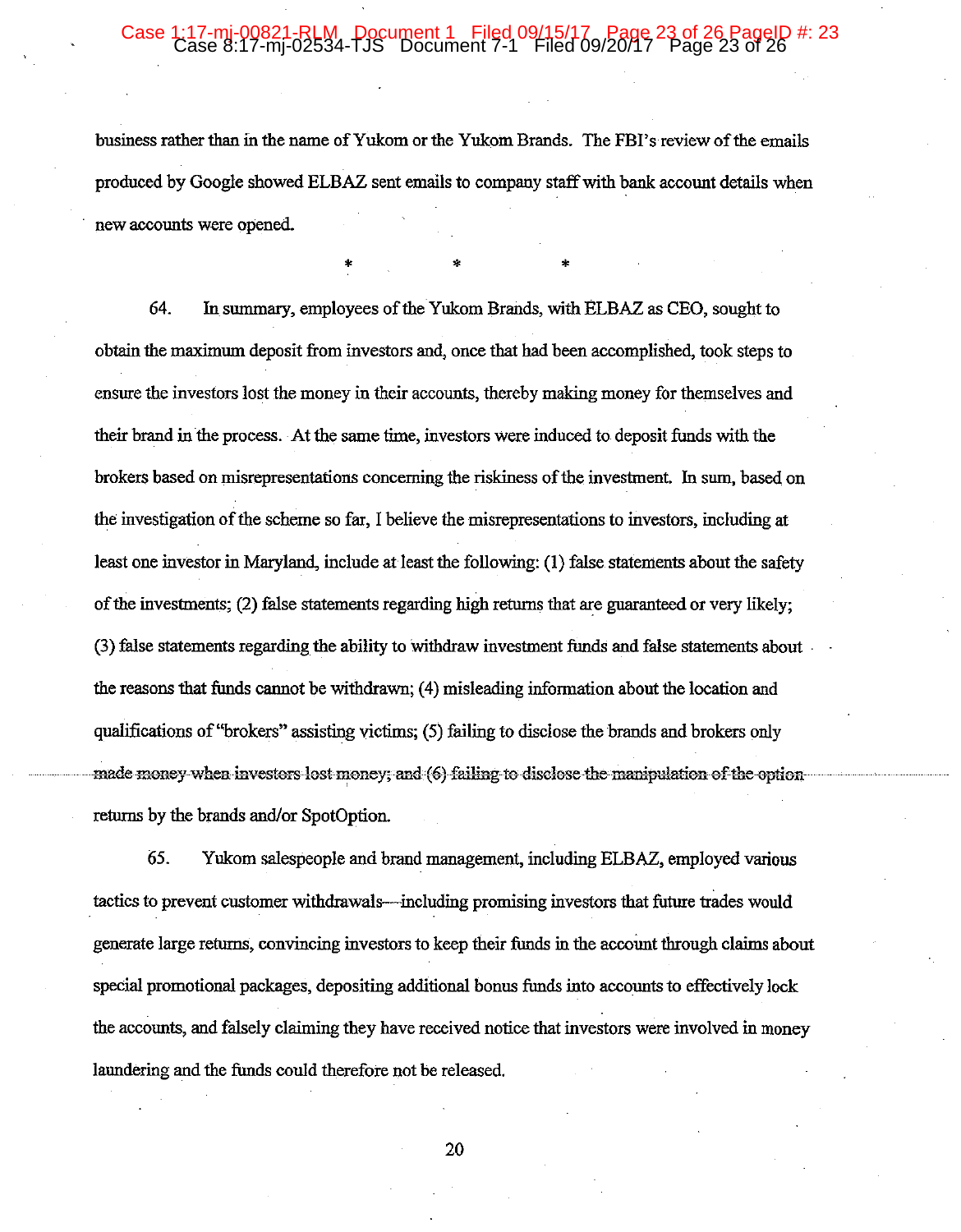### 00821-RLM, Document 1 Filed 09/15/17, Page 24 of 26 PageID #: 24<br>17-mj-02534-TJS Document 7-1 Filed 09/20/17 Page 24 of 26 Case 17-2534TJS

66. As detailed above, ELBAZ was directly involved in (1) approving aliases for Yukom employees; (2) communicating with SpotOption about risky clients; (3) communicating directly with clients who demanded withdrawals in order to prevent or delay the withdrawals; (4) working with Yukom staff to avoid banks and credit card payment processors detecting fraud in connection with customer deposit transactions; and (5) incentivizing sales staff to bring in the maximum amount of deposits from investors while knowing the Yukom Brands would only profit if their own clients lost money.

#### **CONCLUSION**

67. Based on the forgoing, I request that the Court authorize the attached complaint charging ELBAZ with violations of 18 U.S.C.  $\S$  1343 (wire fraud) and 18 U.S.C.  $\S$  1349 (conspiracy to commit wire fraud) in the District of Maryland and elsewhere, and issue the proposed arrest warrant.

I declare under the penalty of perjury that the foregoing is true and correct to the best of my knowledge and belief.

Michael J. McGillicuddy

**Special Agent** Federal Bureau of Investigation

Subscribed and sworn to before me on September 4, 2017

mmgmmmm

Honorable Timothy J. Sullivan UNITED STATES MAGISTRATE JUDGE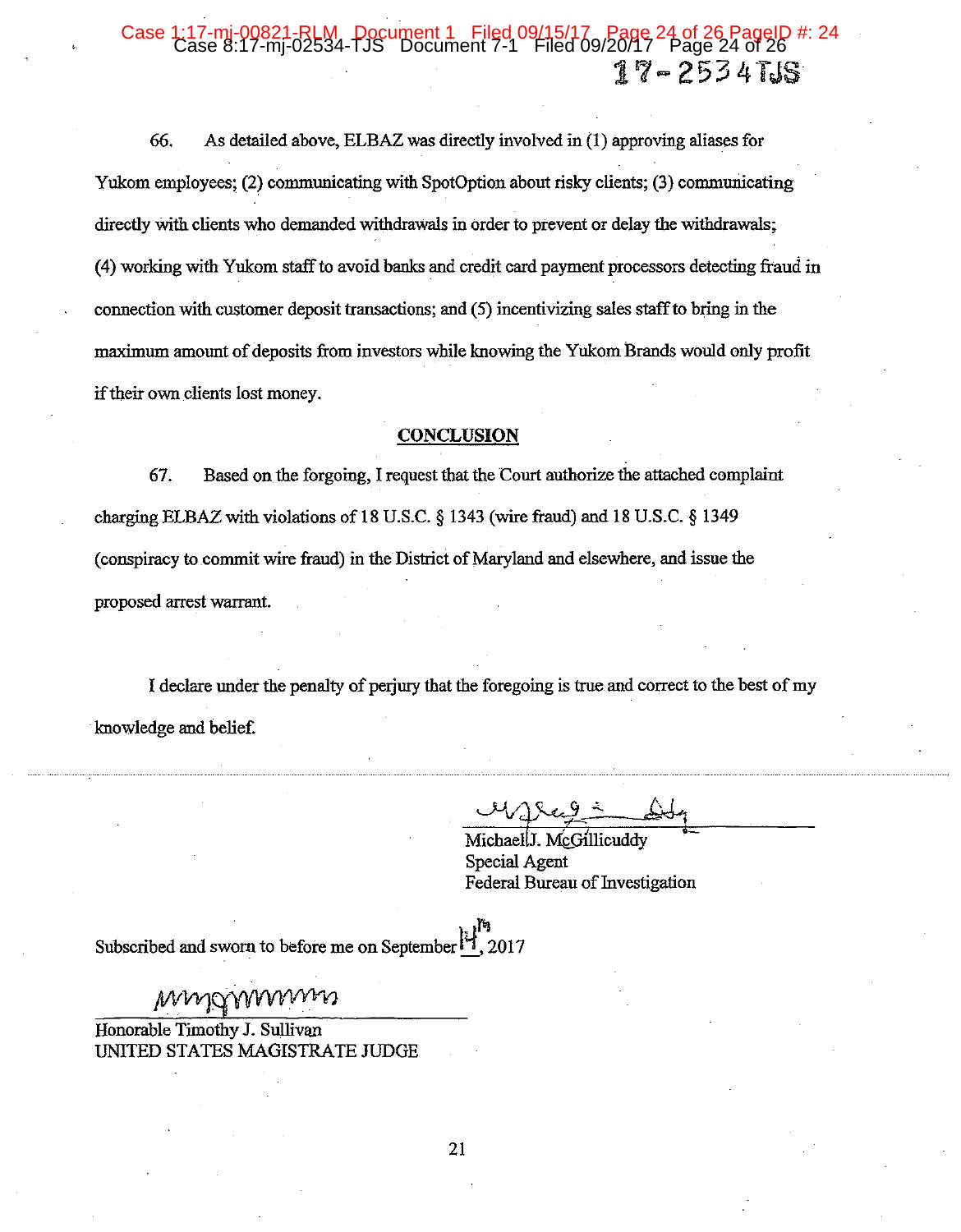Case 1:17-mj-00821-RLM Document 1 Filed 09/15/17 Page 25 of 26 PageID #: 25 Case 8:17-mj-02534-TJS Document 7-1 Filed 09/20/17 Page 25 of 26

 $\begin{array}{c} \left(\begin{array}{cc} 0 & 0 \\ 0 & 0 \end{array}\right) & \left(\begin{array}{cc} 0 & 0 \\ 0 & 0 \end{array}\right) \\ \left(\begin{array}{cc} 0 & 0 \\ 0 & 0 \end{array}\right) & \left(\begin{array}{cc} 0 & 0 \\ 0 & 0 \end{array}\right) & \left(\begin{array}{cc} 0 & 0 \\ 0 & 0 \end{array}\right) & \left(\begin{array}{cc} 0 & 0 \\ 0 & 0 \end{array}\right) & \left(\begin{array}{cc} 0 & 0 \\ 0 & 0 \end{array}\right) & \left(\begin{array}{cc} 0 & 0 \\ 0$ 

|                                                                                                                                                                  | UNITED STATES DISTRICT COURT                                                                            |
|------------------------------------------------------------------------------------------------------------------------------------------------------------------|---------------------------------------------------------------------------------------------------------|
|                                                                                                                                                                  | for the                                                                                                 |
|                                                                                                                                                                  | District of Maryland                                                                                    |
| <b>United States of America</b>                                                                                                                                  |                                                                                                         |
| V.                                                                                                                                                               | $17 - 2534708$<br>Case No.                                                                              |
| LEE ELBAZ                                                                                                                                                        |                                                                                                         |
| Defendant                                                                                                                                                        |                                                                                                         |
|                                                                                                                                                                  | <b>ARREST WARRANT</b>                                                                                   |
| Any authorized law enforcement officer<br>To:                                                                                                                    |                                                                                                         |
|                                                                                                                                                                  | YOU ARE COMMANDED to arrest and bring before a United States magistrate judge without unnecessary delay |
| (name of person to be arrested) LEE ELBAZ, a/k/a "Lena Green"                                                                                                    |                                                                                                         |
| who is accused of an offense or violation based on the following document filed with the court:                                                                  |                                                                                                         |
|                                                                                                                                                                  |                                                                                                         |
| Superseding Indictment<br>Indictment                                                                                                                             | Information<br>Superseding Information<br>Complaint                                                     |
| Probation Violation Petition                                                                                                                                     | Violation Notice<br>Supervised Release Violation Petition<br>Order of the Court                         |
|                                                                                                                                                                  |                                                                                                         |
|                                                                                                                                                                  |                                                                                                         |
| <b>Wire Fraud</b>                                                                                                                                                |                                                                                                         |
| Conspiracy to Commit Wire Fraud                                                                                                                                  |                                                                                                         |
|                                                                                                                                                                  |                                                                                                         |
|                                                                                                                                                                  |                                                                                                         |
|                                                                                                                                                                  |                                                                                                         |
|                                                                                                                                                                  |                                                                                                         |
|                                                                                                                                                                  |                                                                                                         |
|                                                                                                                                                                  | magymnna                                                                                                |
|                                                                                                                                                                  | Issuing officer's signature                                                                             |
| Greenbelt, MD                                                                                                                                                    | Hon. Timothy J. Sullivan, U.S. Magistrate Judge                                                         |
|                                                                                                                                                                  | Printed name and title                                                                                  |
|                                                                                                                                                                  |                                                                                                         |
|                                                                                                                                                                  | Return                                                                                                  |
| This warrant was received on <i>(date)</i>                                                                                                                       | and the person was arrested on (date)                                                                   |
|                                                                                                                                                                  |                                                                                                         |
|                                                                                                                                                                  |                                                                                                         |
|                                                                                                                                                                  | Arresting officer's signature                                                                           |
|                                                                                                                                                                  |                                                                                                         |
|                                                                                                                                                                  | Printed name and title                                                                                  |
| This offense is briefly described as follows:<br>18 U.S.C. 1343<br>18 U.S.C. 1349<br>Date: September 14, 2017<br>City and state:<br>at (city and state)<br>Date: |                                                                                                         |